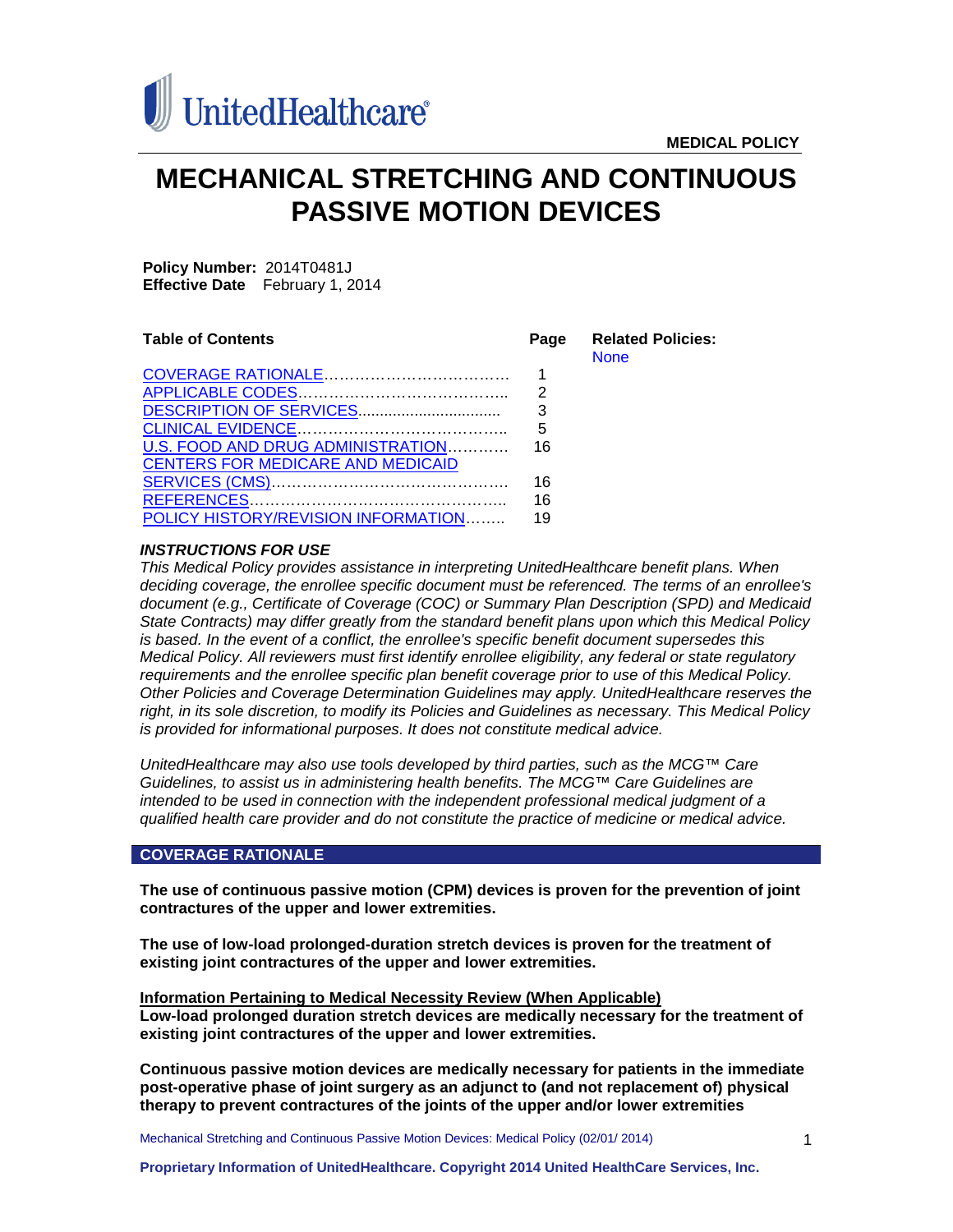#### **The lumbar continuous passive motion device is unproven.**

Clinical evidence is limited to manufacturer data. There is no scientific evidence in the published peer-reviewed medical literature that these devices for patient controlled therapy are safe or effective.

**Static progressive (SP) stretch splint devices and patient actuated serial stretch (PASS) devices, such as the ERMI Extensionater and Flexionater, for the treatment of joint contractures of the extremities alone or combined with standard physical therapy are unproven**.

Clinical evidence is not sufficient to demonstrate that use of static progressive or patient actuated devices improves long-term patient outcomes. Evidence is limited primarily to short term outcomes and lack of comparison to other treatment modalities.

# <span id="page-1-0"></span>**APPLICABLE CODES**

The Current Procedural Terminology (CPT<sup>®</sup>) codes and Healthcare Common Procedure Coding System (HCPCS) codes listed in this policy are for reference purposes only. Listing of a service code in this policy does not imply that the service described by this code is a covered or noncovered health service. Coverage is determined by the enrollee specific benefit document and applicable laws that may require coverage for a specific service. The inclusion of a code does not imply any right to reimbursement or guarantee claims payment. Other policies and coverage determination guidelines may apply. This list of codes may not be all inclusive.

| <b>Proven HCPCS Code</b> | <b>Description</b>                                                                                     |
|--------------------------|--------------------------------------------------------------------------------------------------------|
| E0935                    | Continuous passive motion exercise device for use on knee only                                         |
| E0936                    | Continuous passive motion exercise device for use other than knee                                      |
| E1800                    | Dynamic adjustable elbow extension/flexion device, includes soft<br>interface material                 |
| E1802                    | Dynamic adjustable forearm pronation/supination device, includes<br>soft interface material            |
| E1805                    | Dynamic adjustable wrist extension / flexion device, includes soft<br>interface material               |
| E1810                    | Dynamic adjustable knee extension / flexion device, includes soft<br>interface material                |
| E1812                    | Dynamic knee, extension/flexion device with active resistance control                                  |
| E1815                    | Dynamic adjustable ankle extension/flexion device, includes soft<br>interface material                 |
| E1825                    | Dynamic adjustable finger extension/flexion device, includes soft<br>interface material                |
| E1830                    | Dynamic adjustable toe extension/flexion device, includes soft<br>interface material                   |
| E1840                    | Dynamic adjustable shoulder flexion / abduction / rotation device,<br>includes soft interface material |

| <b>Unproven</b><br><b>HCPCS Code</b> | <b>Description</b>                                                                                                                                           |
|--------------------------------------|--------------------------------------------------------------------------------------------------------------------------------------------------------------|
| E1801                                | Static progressive stretch elbow device, extension and/or flexion, with<br>or without range of motion adjustment, includes all components and<br>accessories |
| E1806                                | Static progressive stretch wrist device, flexion and/or extension, with<br>or without range of motion adjustment, includes all components and<br>accessories |

Mechanical Stretching and Continuous Passive Motion Devices: Medical Policy (02/01/ 2014)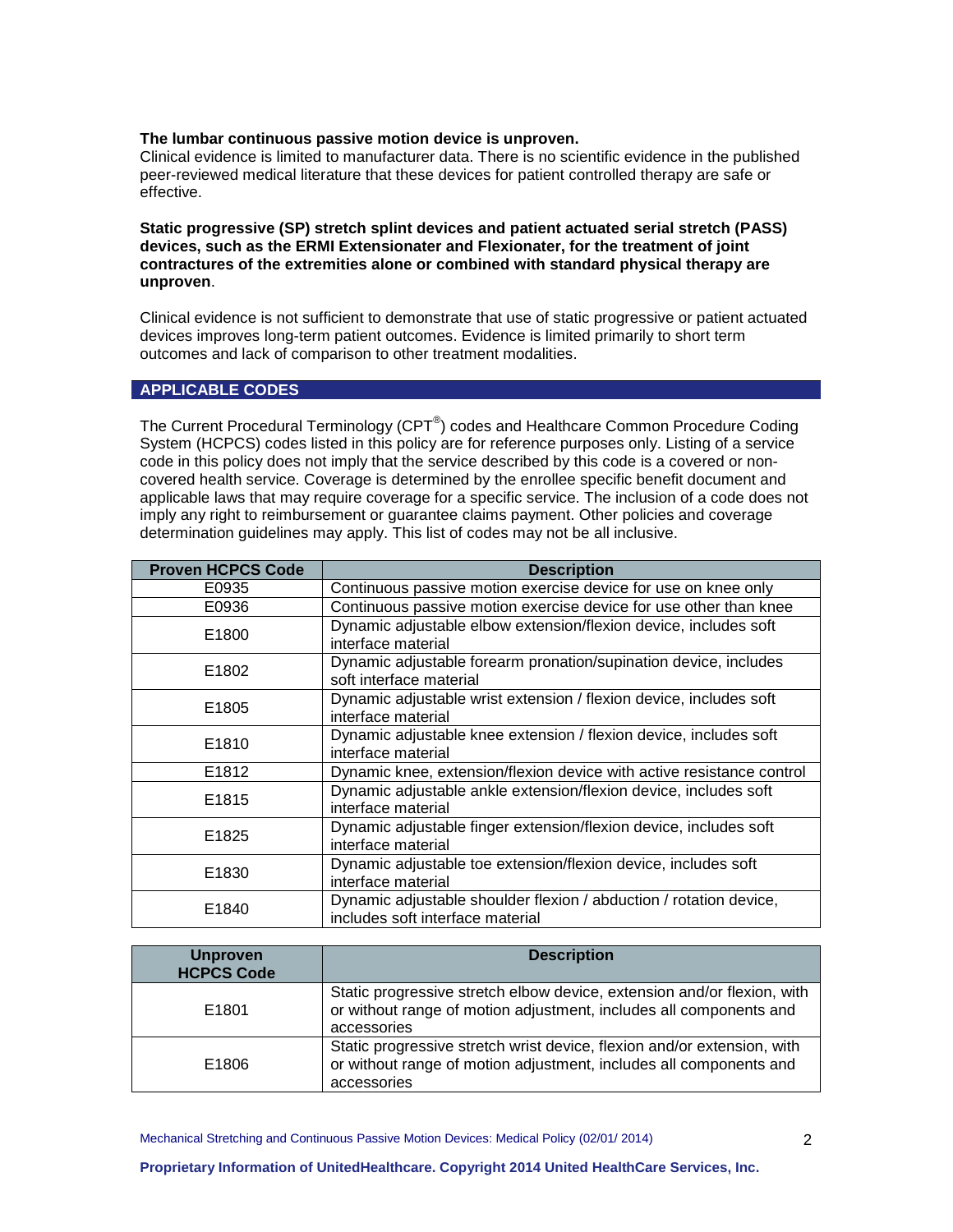| <b>Unproven</b><br><b>HCPCS Code</b> | <b>Description</b>                                                                                                                                           |
|--------------------------------------|--------------------------------------------------------------------------------------------------------------------------------------------------------------|
| E1811                                | Static progressive stretch knee device, extension and/or flexion, with<br>or without range of motion adjustment, includes all components and<br>accessories  |
| E1816                                | Static progressive stretch ankle device, flexion and/or extension, with<br>or without range of motion adjustment, includes all components and<br>accessories |
| E1818                                | Static progressive stretch forearm pronation/supination device, with or<br>without range of motion adjustment, includes all components and<br>accessories    |
| E1831                                | Static progressive stretch toe device, extension and/or flexion, with or<br>without range of motion adjustment, includes all components and<br>accessories   |
| E1841                                | Static progressive stretch shoulder device, with or without range of<br>motion adjustment, includes all components and accessories                           |

# <span id="page-2-0"></span>**DESCRIPTION OF SERVICES**

Joint stiffness or contracture may be caused by immobilization following surgery, disease, or trauma. Joint contracture is associated with reduced range of motion (ROM) due to structural changes in non-bony tissues, including muscles, tendons, ligaments and skin.

Mechanical stretching devices and continuous passive motion (CPM) devices are used for the prevention and treatment of joint contractures of the extremities, with the goal to maintain or restore range of motion (ROM) to the joint. These devices are intended to replace some physical therapist-directed sessions by providing frequent and consistent joint mobilization under controlled conditions in a hospital setting or in the patient's home. (Hayes, 2011a; Hayes, 2011b)

A number of different physical therapy modalities are used to treat or prevent joint contractures, including manual joint mobilization by a physical therapist, static splinting, mechanical stretch devices, continuous device-assisted passive motion (CPM), massage, and exercise. There is no single technique that has been identified as being superior to others, and often a combination of treatments is used to restore ROM. (Farmer et al., 2001; Thien et al., 2004)

**Continuous Passive Motion (CPM):** is used for rehabilitation of joints following injury to or surgery on articular tissues, including cartilage, tendons, and ligaments. CPM involves movement of a joint without active muscle contraction, and is accomplished with motorized devices that move the affected joint through a prescribed arc of motion for an extended period of time. It is generally well accepted that CPM of the joint creates increased synovial fluid movement, intermittent compression, and soft tissue tension, and experimental animal studies suggest that CPM can promote clearing of blood in the joint, stimulate production of new cartilage, and decrease cartilage vascularity.

CPM involves movement of a joint without active muscle contraction, and is accomplished with motorized devices that move the affected joint through a prescribed arc of motion for an extended period of time. (Salter 1989; Salter 1996) While passive motion therapy can be performed by a trained caregiver or therapist, CPM devices allow increased duration of therapy, which can be performed in a controlled, predefined manner. (Salter 1996; O'Driscoll et al., 2000)

Examples for CPM devices include the Artromot® CPM systems (Ormed Inc.), Danniflex CPM devices (Danninger Medical Technology Inc.), Elbow CPM Orthoses (Electrobionics Corp.), Jace CPM device (Jace Systems), Mobilimb and MULTILINK CPM (OrthoLogic Corp.), and Sutter CPM devices (Sutter Corp.).

Mechanical Stretching and Continuous Passive Motion Devices: Medical Policy (02/01/ 2014)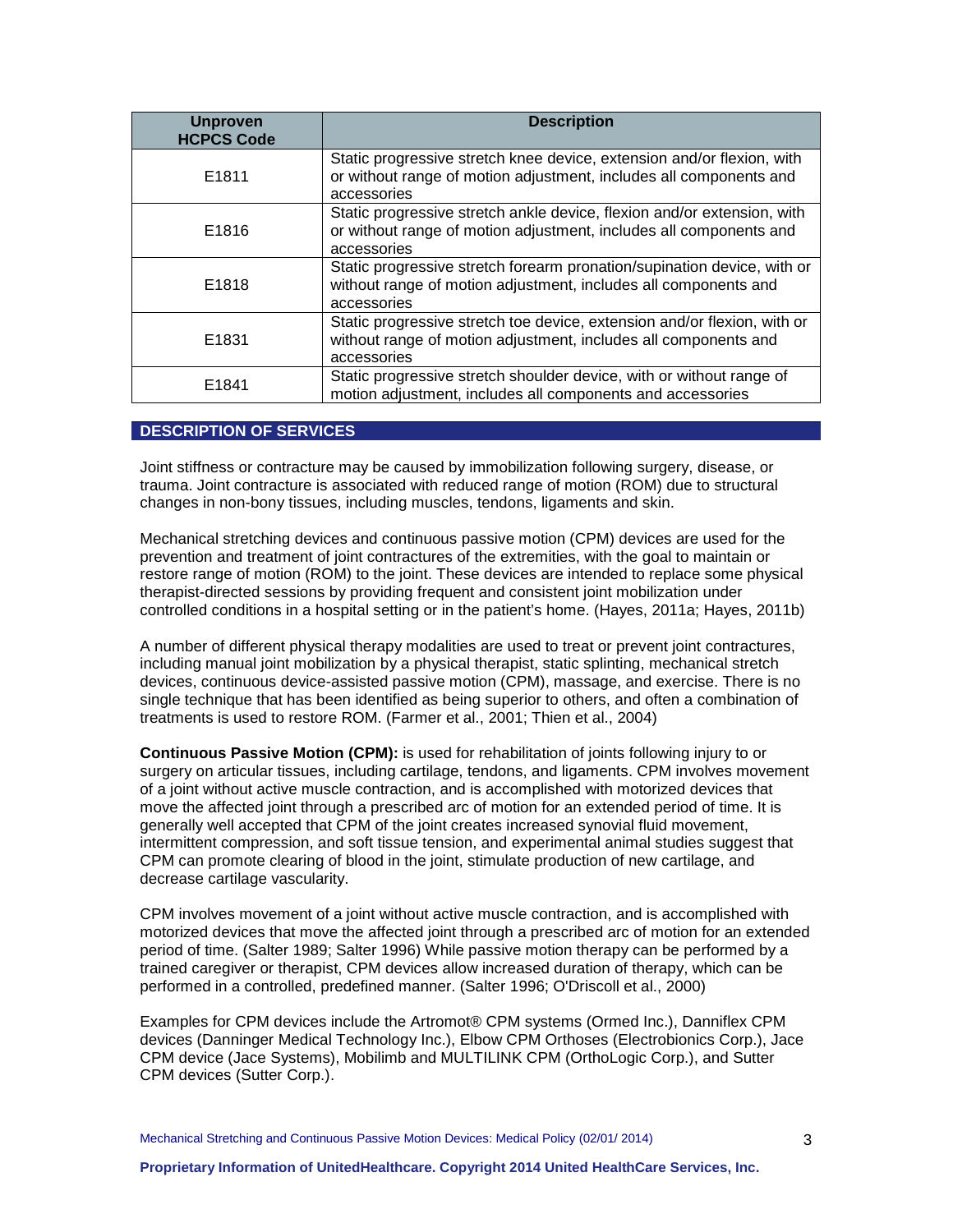### **Mechanical stretch devices include:**

- Low-load prolonged-duration stretch devices (LLPS),
- Static progressive (SP) stretch (splint) devices, and
- Patient actuated serial stretch (PASS) devices.

**Low-load prolonged-duration stretch devices (LLPS):** permit resisted active and passive motion (elastic traction) within a limited range. LLPS devices maintain a set level of tension by means of incorporated springs. Dynamic splinting units for both extension as well as flexion are available for elbow, wrist, fingers, knee, ankle and toes. These units are being marketed for the treatment of joint stiffness due to trauma and neurological disorders. Indications included immobilization or limited range of motion (ROM) as a consequence of fractures, dislocations, tendon and ligament repairs, joint arthroplasties, total knee replacements, burns, rheumatoid arthritis, hemophilia, tendon releases, head trauma, spinal cord injuries, cerebral palsy, multiple sclerosis, and other traumatic and non-traumatic disorders.

# **Available low-load, prolonged-duration stretch (LLPS) devices include:**

- Dynasplint System® (Dynasplint Systems, Inc., Severna Park, MD)
- Ultraflex (Ultraflex Systems, Pottstown, PA)
- Pro-glide™ Dynamic ROM devices (DeRoyal®, Powell, TN)
- Advance Dynamic ROM® devices (Empi, St. Paul, MN)

Dynamic splinting is commonly used in the post-operative period for the prevention or treatment of motion stiffness/loss in the knee, elbow, wrist or finger. It is not generally used in other joints such as the hip, ankle or foot.

Examples of LLPS devices include Dynasplint System® (Dynasplint Systems Inc.); Ultraflex (Ultraflex Systems Inc.); LMB Pro-Glide devices (DeRoyal Industries); Advance Dynamic ROM® and (Empi).

**Static progressive (SP) stretch (splinting) devices:** devices hold the joint in a set position but allow for manual modification of the joint angle (inelastic traction). This type of device does not exert a stress on the tissue and does not allow for motion (passive or active).

An example for this type of device is the Joint Active Systems (JAS) (Thera Tech Equipment Inc.) including: JAS Elbow, JAS Shoulder, JAS Ankle, JAS Knee, JAS Wrist, and JAS Pronation-Supination.

Joint Active Systems (JAS) devices use the principle of stress relaxation in an effort to gradually extend the range of motion of an injured joint. The patient adjusts the device to apply a low level of tension to the affected joint. As the joint stretches and relaxes, the joint accommodates to this new position. According to the manufacturer, JAS systems are designed to simulate manual therapy. The manufacturer claims that JAS devices eliminate the risk of joint compression, provide soft tissue distraction, and "achieve permanent soft tissue lengthening in a short amount of time."

**Patient-actuated serial stretch PASS:** PASS devices provide a low- to high-level load to the joint using pneumatic (Extensionaters, ERMI Inc.) or hydraulic (Flexionaters, ERMI Inc.) systems that can be adjusted by the patient. PASS devices are available for the ankle (ERMI Knee/Ankle Flexionater® Flexionater® fitting. A certified ERMI representative devises a customized treatment protocol and provides training in its correct use. The stretch is provided 4 to 8 times during the day for 15 minutes; during this time, the knee is stretched to full extension from 1 to 5 minutes, followed by a similar time of relaxation until the 15-minute session is completed (ERMI Inc., 2004).

Mechanical Stretching and Continuous Passive Motion Devices: Medical Policy (02/01/ 2014)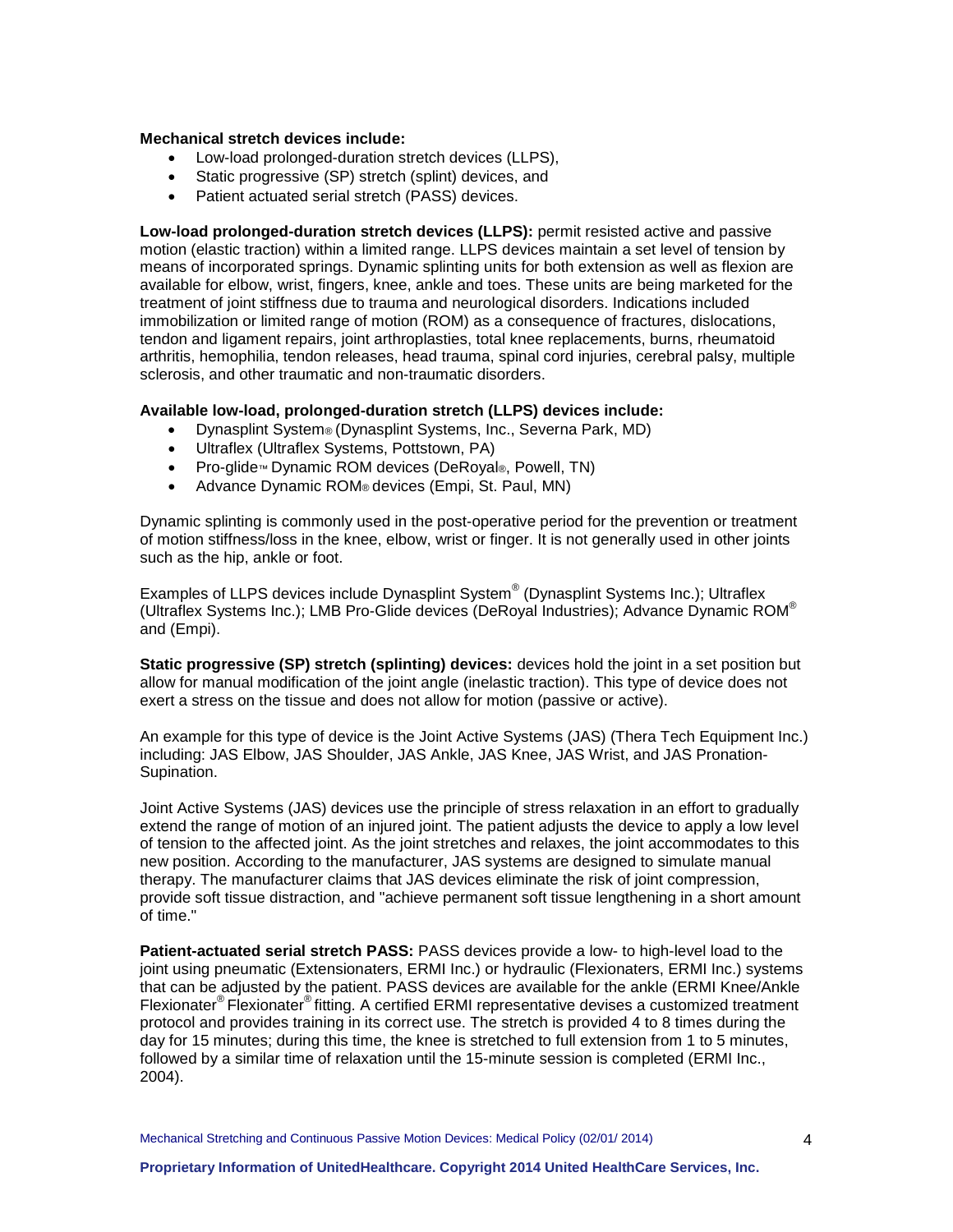ERMI Shoulder Flexionater<sup>®</sup> is designed to isolate and treat decreased glenohumeral abduction and external rotation. The device is intended to addresses the needs of patients with excessive scar tissue. This customizable device has biomechanically and anatomically located pads to focus treatment on the glenohumeral joint, without stressing the other shoulder joints. Once customized, the shoulder flexionater can be used by the patient at home without assistance to perform serial stretching exercises, alternately stretching and relaxing the scar tissue surrounding the glenohumeral joint. The device has three sections, the main frame, arm unit and pump unit. The shoulder flexionator was listed with the FDA in 2001, and is Class I exempt.

ERMI Knee/Ankle Flexionater<sup>®</sup> is a self-contained device that facilitates recovery from decreased range of motion of the knee and/or ankle joints. The knee flexionator is designed to address the needs of patients with arthrofibrosis (excessive scar tissue within and around a joint). The knee/ankle flexionator is a variable load/variable position device that uses a hydraulic pump and quick-release mechanism to allow patients to perform dynamic stretching exercises in the home without assistance, alternately stretching and relaxing the scar tissue surrounding affected joints. The knee/ankle flexionator includes a frame to house hydraulic components, a pump handle and quick release valve for patient control, supporting footplate and specially incorporated padded chair. The frame attaches to a folding chair and is adjustable to accommodate treatment of either extremity, or both extremities simultaneously. The load potential ranges from a few ounces up to 500 foot-pounds. The knee/ankle flexionator was listed with the FDA in 2002, and is Class 1 exempt.

ERMI Knee Extensionater and ERMI Shoulder Extensionater provide serial stretching, using a patient-controlled pneumatic device that can deliver variable loads to the affected joint. The manufacturer claims that the knee and shoulder extensionators are the only devices on the market that can "consistently stretch scar tissue, without causing vascular reinjury and thereby significantly reduce the need for additional surgery." The extensionator telescopes to the appropriate length, and is applied to the leg with Velcro straps. During a typical training session, the joint is stretched from 1 to 5 minutes, and then is allowed to recover for an equal length of time, and is then stretched again. A typical training session lasts 15 minutes, and the usual prescription is to perform 4 to 8 training sessions per day.

### <span id="page-4-0"></span>**CLINICAL EVIDENCE**

## **The clinical evidence was reviewed on November 7, 2013 with no additional information identified that would change any of the prior conclusions.**

#### **Continuous Passive Motion (CPM)**

There is conflicting evidence suggesting that continuous passive motion (CPM) as an adjunct to physical therapy may improve range of motion (ROM) during the immediate postoperative time frame following total knee arthroplasty (TKA). However, the final ROM was comparable with that achieved with physical therapy alone. In addition, CPM did not improve knee function, did not decrease pain in most studies, and did not decrease the need for pain medication, further suggesting that the therapeutic benefit may not be clinically meaningful. It is also unclear whether CPM may avoid or reduce the need for additional knee manipulation.

Furthermore, CPM may not reduce the length of hospitalization. There is limited evidence that patients receiving CPM for postsurgical rehabilitation of rotator cuff tendon injury may achieve final optimal ROM faster than those undergoing physical therapy alone, although the ultimate outcome may be the same as physical therapy. There is limited data regarding the effect of CPM on other joints (Hayes, 2011a).

## **Lower Extremities**

**Total Knee Arthroplasty:** A meta-analysis reviewed 14 studies involving 952 patients who had undergone total knee arthroplasty using Cochrane Collaboration methodology. (Milne et al., 2003; Brosseau et al., 2004) Studies were included in the analysis if they met the following criteria: (a)

Mechanical Stretching and Continuous Passive Motion Devices: Medical Policy (02/01/ 2014)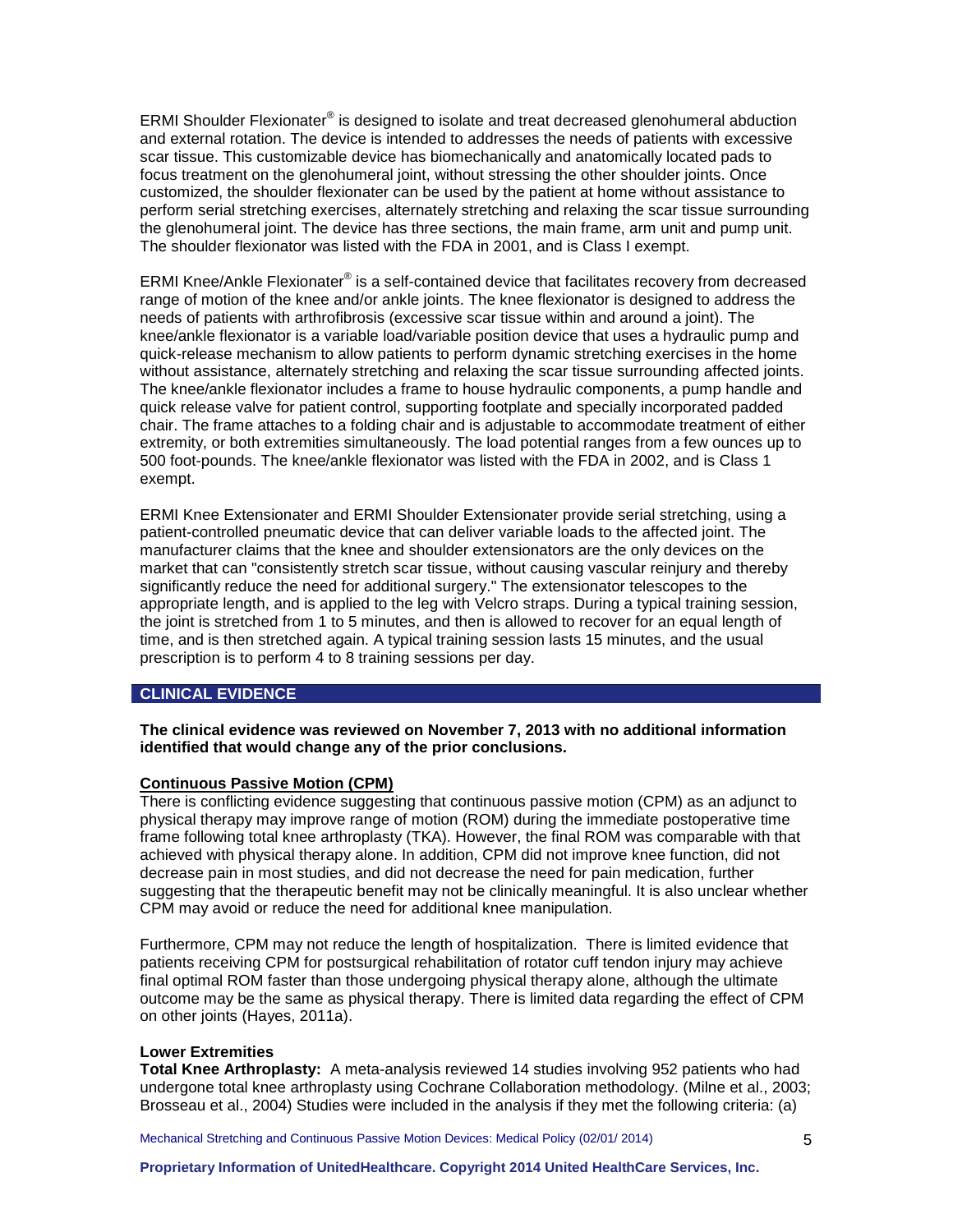patients aged 18 or older with presurgical diagnoses of degenerative joint disease; (b) intervention and control groups of 5 or more individuals per group; (c) evaluations of rehabilitative outcomes, (d) CPM used as an adjunct treatment to physical therapy in the intervention group, and (e) patients in the control group received physical therapy. The analysis found CPM, as an adjunct to physical therapy, was associated with significant improvements in active knee flexion and analgesic use 2 weeks post surgery; as well as decreased HLOS and need for knee manipulations, compared with physical therapy alone. The authors of the meta-analysis concluded that CPM combined with physical therapy provides a short-term therapeutic advantage compared with physical therapy alone and CPM may be an effective substitute for physical therapist-guided session in the immediate postoperative rehabilitation regimen. However, adjunct CPM, if used concurrently with a standard physical therapist-guided rehabilitation regimen, may not provide additional long-term therapeutic benefits and patients undergoing either regimen may have similar long-term outcomes.

Lenssen et al. (2008) conducted a randomized controlled trial to evaluate the effectiveness of prolonged CPM use in the home as an adjunct to standardized physical therapy (PT). A total of 60 patients with knee osteoarthritis undergoing total knee arthroplasty (TKA) and experiencing early post-operative flexion impairment were randomized into 2 treatment groups. The experimental group received CPM and PT for 17 consecutive days after surgery, whereas the usual care group received the same treatment during the in-hospital phase, followed by PT alone in the first 2 weeks after hospital discharge. From 18 days to three months after surgery, both groups received standardized PT. The primary focus of rehabilitation was functional recovery (e.g. ambulation) and regaining range of motion (ROM) in the knee. Prolonged use of CPM slightly improved short-term ROM with patients who had limited ROM at the time of discharge.

Assessment at 6 weeks and three months after surgery found no long-term positive effects of prolonged CPM use. Although results indicate that prolonged CPM use might have a small shortterm effect on ROM, routine use of prolonged CPM in patients with limited ROM at hospital discharge should be reassessed, since neither long-term effects nor transfer to better functional performance was detected.

In an unblinded, prospective randomized controlled trial, Chiarello et al. (1997) compared shortand long-duration use of CPM devices versus a standard exercise regimen post total knee arthroplasty (n=45). (Chiarello et al., 1997) Postoperatively, patients were randomly assigned to one of five treatment groups. The first group received no CPM; the remaining four groups received either short-duration (3 to 5 hours per day) or long-duration CPM (10 to 12 hours per day) with ROM increased either to patients' level of tolerance or by 5 degrees twice daily. Mean knee ROM was the main outcome measure and was assessed the day prior to hospital discharge or at 14 days post surgery. The results showed that in follow-up ROM did not differ among the five treatment groups although all patients in the CPM groups had increased rates of return of active knee flexion compared with the control group. The small sample size substantially limits the quality of this study and the statistical analysis of the data may not have a sufficient power to detect a treatment effect.

A prospective, investigator-blinded randomized controlled trial by Beaupre et al. (2001) compared three rehabilitation regimens in patients who had undergone primary total knee arthroplasty for osteoarthritis. The sample size required to detect a clinically significant treatment effect was determined a priori using power analysis. All patients were treated using a standard physical therapy rehabilitation regimen. One group of patients received standard physical therapy alone (group 1, n=40); the second group received physical therapy and CPM (group 2, n=40); and the third group received physical therapy and SB therapy (group 3, n=40). Outcomes included knee ROM, WOMAC osteoarthritis index scores, and Short Form-36 (SF-36) health survey scores, assessed preoperatively, at discharge, and at 3 and 6 months post surgery. Results showed that no statistically significant differences were observed among the three treatment groups for any of the outcome variables at any follow-up assessment. At 6 months post surgery, extension had improved from -5 degrees, -8 degrees, and -6 degrees at baseline to -2 degrees, -2 degrees, and

Mechanical Stretching and Continuous Passive Motion Devices: Medical Policy (02/01/ 2014)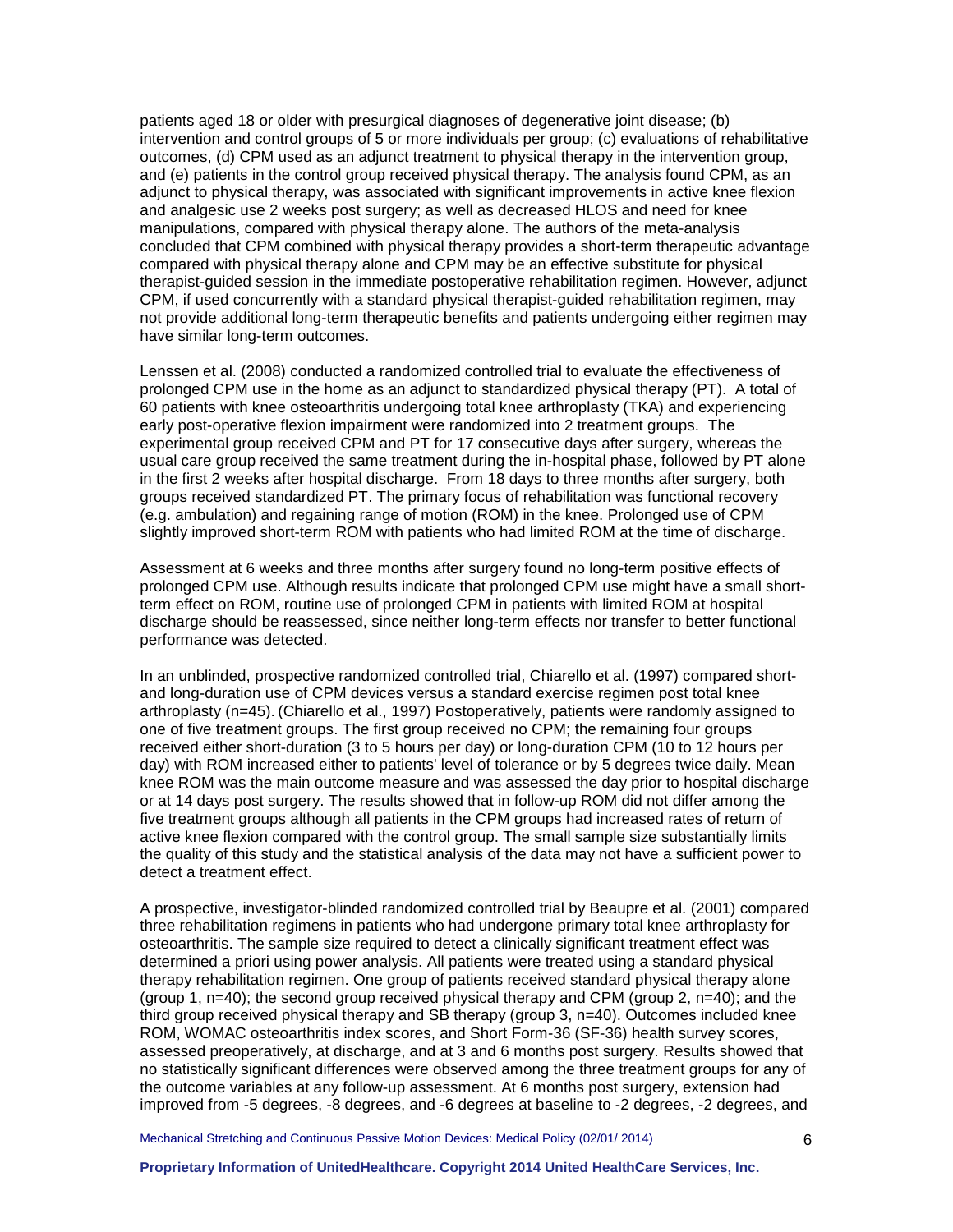-4 degrees; flexion from 112 degrees, 114 degrees, and 115 degrees at baseline to 94 degrees, 96 degrees, and 98 degrees for groups 1, 2, and 3, respectively. Similarly, no statistically significant differences in the WOMAC osteoarthritis scores were observed among the three treatment groups (group 1, group 2, group 3) for pain (79, 85, 76), stiffness (69, 73, 65), and function (77, 81, 74). SF-36 scores were also similar among all three groups. The results suggest that adjunct CPM and adjunct SB may not provide additional therapeutic benefit in an active mobilization regimen following total knee arthroplasty for osteoarthritis.

In five randomized controlled trials and one nonrandomized, comparative clinical trial the efficacy and safety of the use of CPM devices as an adjunct to physical therapy was evaluated in 51 to 178 patients who had undergone total knee arthroplasty. (Ververeli et al, 1995; Montgomery et al., 1996; Yashar et al., 1997; Chen et al., 2000; Beaupre et al., 2001; Chen et al 2000) In these studies, CPM therapy was started the day following surgery and was administered for 5 to 24 hours per day. CPM was always combined with the same standard physiotherapy regimen that was used in the comparator group. Outcome measures included passive and active knee ROM, Knee Society score, pain severity, analgesic requirements, local swelling, presence of residual contracture, and hospital length of stay (HLOS). While in some studies use of CPM devices was associated with increased knee flexion during the immediate postoperative follow-up period (< 7 days), no statistically significant differences between adjunct CPM and standard physical therapy were observed at follow-up ranging from 4 months to 2 years. From this research, it appears CPM devices may not provide additional therapeutic benefit in a physical therapy rehabilitation regimen following TKA.

A randomized controlled trial by Lau et al. (2001) compared CPM devices to immobilization in 43 patients. One group of patients received postoperative CPM for 6 days (23 hours per day); a second group underwent postoperative immobilization. Seven days post surgery, patients in both groups changed to standard physical therapy including active mobilization and full weight-bearing walking. The main outcome measure was patients' active ROM at 3, 5, 7, 14, 28, and 42 days, and at 3, 6, and 12 months postoperatively. During the acute phase of the study, days 3 to 7, active knee ROM in the CPM group was significantly better (75 degrees on day 7) than in the immobilization group (56 degrees on day 7). However, this difference was not maintained during follow-up and no statistically significant difference in active ROM was observed at any later time (active ROM at 12 months: CPM, 96 degrees; immobilization, 93 degrees). This result suggests that ultimately postoperative CPM may not increase active ROM following total knee arthroplasty, compared with immobilization.

Worland et al. (1998) conducted an investigator-blinded randomized controlled trial of 37 patients (49 knees) who were status post total knee arthroplasty and received treatment with CPM devices as a home therapy program and 43 patients (54 knees) who underwent a standard physical therapy program, also performed at the patients' homes. CPM was performed for 3 hours daily for 10 days; physical therapy was performed for 1 hour, 3 times per week for 14 days. Monitored outcomes included knee scores, knee flexion, presence of knee contracture, and extensor lag, assessed 2 weeks and 6 months following total knee arthroplasty. At 2 weeks, patients in the CPM group had a larger residual flexion contracture (4.2 degrees) than those who underwent physical therapy (2.1 degrees); all other outcomes were similar in both groups. At six months follow-up, CPM patients and those who underwent physical therapy had similar knee scores (95.3, 95.7), flexion (117.6 degrees, 118.1 degrees), flexion contracture (0.3 degrees, 0.4 degrees), and extension lag (0 degrees, 0.06 degrees), respectively. The results of this study suggest postoperative home-based CPM may be as effective as standard physical therapy in the rehabilitation patients following total knee arthroplasty for osteoarthritis.

In the first randomized controlled trial conducted by Pope et al. (1997), 53 patients (57 knees) who had undergone primary total knee arthroplasty for osteoarthritis or rheumatoid arthritis were allocated to one of three rehabilitation regimens: group 1 patients (n=19) underwent a standard exercise regimen and had an extension splint placed on the affected knee; group 2 patients  $(n=18)$  received low-flexion CPM (0 degrees to 40 degrees); and group 3 patients (n=20) received

Mechanical Stretching and Continuous Passive Motion Devices: Medical Policy (02/01/ 2014)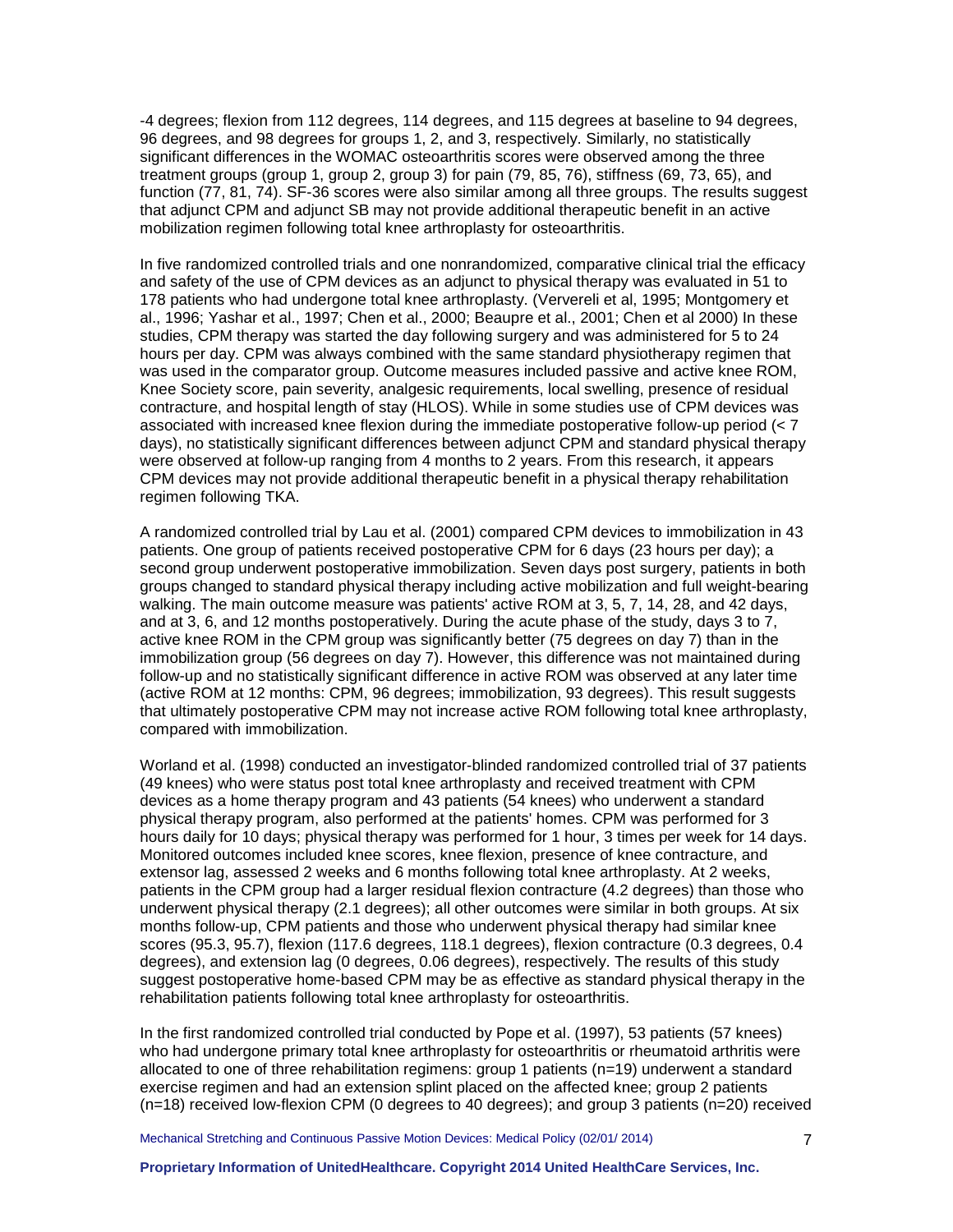high-flexion CPM (0 degrees to 70 degrees) 48 hours following surgery, otherwise following the same exercise regime as group 1. (Pope et al., 1997) The sample size, determined by power analysis, was sufficient to detect a difference in flexion of 16 degrees in flexion with a power of 80%. Outcome measures included mean analgesic requirements, knee ROM, patients' mobility, need for walking aids, and pain severity. The outcomes were assessed at 7 weeks, and 3, 6, and 12 months post surgery. At 12 months follow-up, among groups there were no significant differences in the knee ROM, patients' mobility, and need for walking aids. Patients who had received CPM (groups 2 and 3) required significantly more analgesics compared with those patients who only underwent the standard exercise regimen (group 1= 48.1 mg; group 2= 72.6 mg; group 3= 81.5 mg). The results of this study suggest that high- or low-flexion CPM in the preoperative rehabilitation of total knee arthroplasty may be similar to a standard exercise program. Patients who receive CPM may require fewer analgesics than patients who undergo an exercise program alone.

In a second investigator-blinded randomized controlled trial by MacDonald et al. (2000), 120 patients (120 knees) underwent unilateral total knee arthroplasty for osteoarthritis and were then randomly assigned to one of three physical rehabilitation groups postoperatively: group 1 patients (n=40) underwent standard physical therapy, group 2 patients (n=40) received low-flexion CPM (0 degrees to 50 degrees and increased to highest patient-tolerated level), and group 3 patients (n=40) received adjunct high-flexion CPM (70 degrees to 110 degrees). The sample size required to measure a clinically significant treatment effect was determined a priori using power analysis. Outcomes were assessed prior to surgery and at 12, 26, and 52 weeks postoperatively and included mean knee ROM, Knee Society scores (Insall et al., 1989), analgesic requirements, and hospital length of stay (HLOS). In follow-up, no statistically significant differences among groups were observed for any of the outcome variables: for groups 1, 2, and 3, respectively, mean knee flexion increased from 107, 105, and 107 prior to surgery to 112, 113, and 112 post surgery; mean knee extension improved from 6, 5, and 5 to 2, 2, and 2; Knee Society scores improved from 93, 93, and 90 to 166, 166, and 165, analgesic requirements were 80, 88, and 72 mg and hospital length of stay were 5.1, 5.2, and 5.0 days. The results suggest that adjunct high- or lowflexion CPM does not provide an added therapeutic benefit in physical rehabilitation of patients following total knee arthroplasty for osteoarthritis. Furthermore, adjunct CPM did not appear to reduce HLOS.

In a small randomized controlled trial by Kim et al. (1995), immediate postoperative CPM was compared with a postoperative regimen of static progressive splinting for patients with osteoarthritis or rheumatoid arthritis who had undergone total knee arthroplasty. The final ROM was assessed at a mean follow-up duration of 3.5 years. Patients who underwent the SP splinting protocol had a significantly greater ROM (135 degrees) than patients who received CPM (120 degrees). The results of this study suggest an SP splinting regimen may be more effective than CPM in restoring ROM following TKA.

**Anterior Cruciate Ligament (ACL) Surgery:** In two randomized controlled trials (Engstrom et al., 1995; McCarthy et al., 1993), adjunct CPM was compared with physical therapy alone, in the rehabilitation of patients (n=30 to 34) who had had ACL surgery. In both studies, patients were randomly assigned to receive a standard physical therapy regimen immediately postoperatively with or without CPM. Outcome measures included ROM, joint swelling, and pain and analgesic use. While patients who received adjunct CPM had less swelling and lower analgesic use than patients who underwent physical therapy alone, adjunct CPM did not improve ROM beyond what was achieved with physical therapy alone. The main study limitations were small sample sizes and lack of blinding.

**Tibial Osteotomy:** In this retrospective study, Westrich et al. (1998) investigated CPM and internal fixation versus immobilization for the rehabilitation of knees following tibial osteotomy secondary to gonarthrosis (early joint surface damage of the knee). The charts of 65 patients were reviewed; of these, 33 patients (35 knees) had undergone internal fixation and CPM immediately following surgery while 32 patients (34 knees) had been treated with immobilization.

Mechanical Stretching and Continuous Passive Motion Devices: Medical Policy (02/01/ 2014)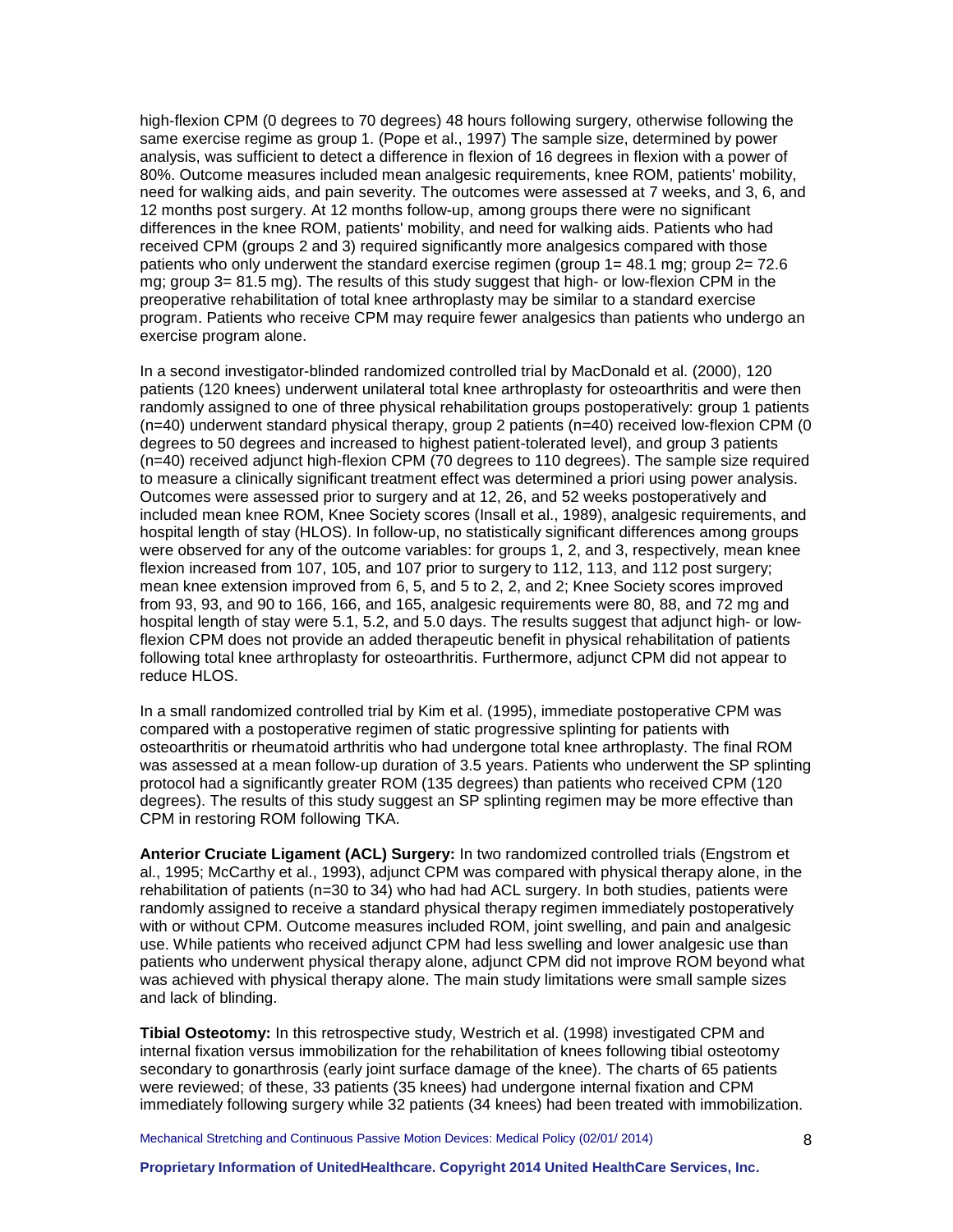During the mean follow-up of 13 months, patients who had undergone internal fixation/CPM experienced less shortening of patellar tendons and achieved a better positioning of the patella. This result suggests internal fixation/CPM may be more effective than immobilization for the rehabilitation of gonarthrosis patients following tibial osteotomy. The limitations of this study, such as the retrospective design and lack of blinding, preclude any definitive conclusions. Furthermore, CPM was used in combination with internal fixation and a CPM comparative group, using CPM as the sole treatment, was not included. Therefore, the relative contribution of CPM cannot be evaluated.

**Periosteal Transplantation:** A retrospective study by Alfredson and Lorentzon (1999) compared the efficacy of adjunct CPM (n=38) with active physical therapy (APT) alone (APT; n=19) for rehabilitation after autologous periosteal transplantation for isolated full-thickness cartilage defects of the patella and disabling knee pain. The main outcome measure was the reduction in knee pain graded as excellent/good, fair, and poor. At a mean follow-up of 51 months, 76% of patients in the CPM group had excellent/good results, 19% had fair results and 5% had poor outcome. The mean follow-up in the group with APT alone was 21 months; 53% of patients in this group achieved excellent/good results, 32% had fair and 15% had poor results. The study results suggest adjunct CPM may provide an added therapeutic benefit for the postoperative rehabilitation of patients with periosteal transplantation for patellar full-thickness cartilage defects and disabling knee pain. The substantial limitations of this study including retrospective design; variable length of follow-up; and small sample size, particularly in the APT group; preclude any definitive conclusions regarding the efficacy and safety of adjunct CPM for this indication.

## **Upper Extremities**

**Rotator Cuff Repair:** Adjunct CPM for rehabilitation following surgical rotator cuff repair was evaluated the following studies. The main outcome measures were combined shoulder scores for function, pain, muscle strength, and ROM. In addition, postoperative pain severity was assessed using a visual analogue scale (VAS).

Garofalo et al. (2010) conducted a randomized controlled trial (n=100) to evaluate the use of CPM following arthroscopic rotator cuff repair. Immediately postoperatively, patients were randomized to one of two different postoperative physiotherapy regimens: passive self-assisted range of motion exercise (n=46) versus passive self-assisted range of motion exercise associated with use of continuous passive motion (CPM) for a total of 2 hours per day (n=54). After 4 weeks, all patients underwent the same physical therapy protocol. Patients were assessed for pain and range of motion (ROM) at 2.5, 6 and 12 months. The authors concluded that postoperative treatment of an arthroscopic rotator cuff repair with passive self-assisted exercises associated with 2-hour CPM a day provides a significant advantage in terms of ROM improvement and pain relief when compared to passive self-assisted exercise alone over the short term. However, No significant differences between the two groups were observed at 1 year postoperatively.

The first study, an investigator-blinded randomized controlled trial by Raab et al. (1996), compared a standard physiotherapy protocol (n=12) with the adjunct use of a 3-week course of CPM (n=14) following surgical rotator cuff repair. Three months post surgery there was no statistically significant difference in the overall shoulder score between the two groups. However, women aged 60 years or older who received adjunct CPM experienced better pain relief and ROM than younger women who received the same therapy.

The second study, an unblinded randomized controlled trial by Lastayo et al. (1998) compared a manual passive mobilization regimen to a regimen involving CPM plus standard passive mobilization in 31 patients who had undergone rotator cuff repair. Patients receiving the standard mobilization regimen (n=15) underwent therapy 3 times per week for 6 weeks under the supervision of a caregiver who had been trained in the correct use of the CPM device. Patients in the CPM group (n=17) received 4 weeks of CPM for 4 hours per day as well as standard passive mobilization following the same schedule as the standard treatment group for an additional 2 to 5 months. The mean duration of follow-up was 22 months (range 6 to 45 months). Outcome

Mechanical Stretching and Continuous Passive Motion Devices: Medical Policy (02/01/ 2014)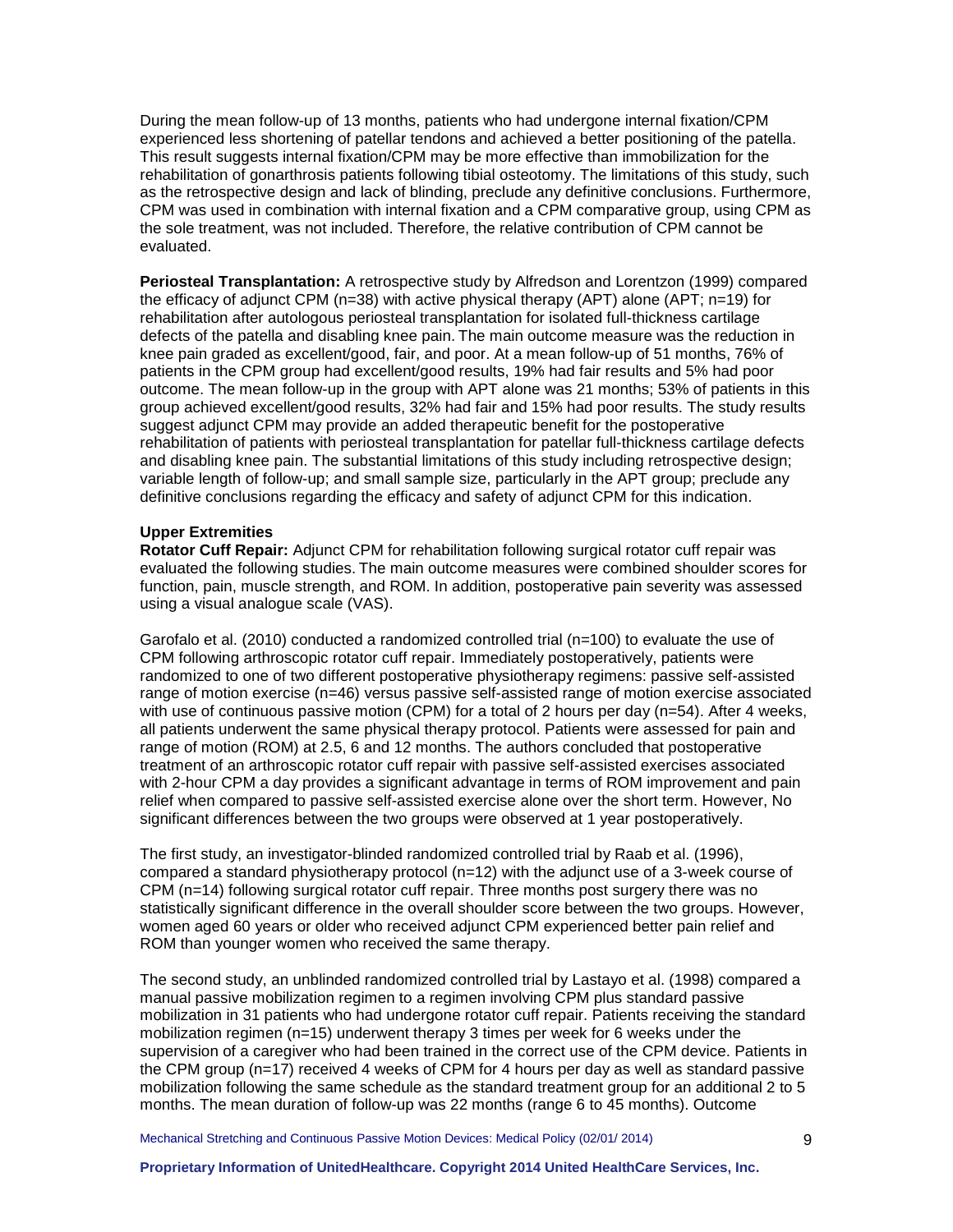measures included Shoulder Pain and Disability Index scores that were used to grade overall treatment outcomes as excellent, good, fair, and poor; in addition, ROM and isometric strength were assessed. The overall outcomes for both groups combined were excellent in 84% of shoulders, good in 6%, fair in 7% and poor in 3% of shoulders. While no statistically significant difference was observed between the two groups, patients who had undergone CPM had less pain during the first week following surgery than those who had received standard passive mobilization therapy.

The results of these two studies (Raab et al., 1996; Lastayo et al., 1998) indicate that adjunct CPM may decrease postoperative pain and increase ROM in some patients. CPM, if used concurrently with standard physical therapy, may not provide an additional therapeutic benefit. However, CPM may be an effective substitute for standard physical therapy during the immediate postoperative rehabilitation of rotator cuff repair.

**Adhesive Capsulitis (frozen shoulder):** A prospective, randomized controlled trial by Dunbar et al. (2008) compared CPM to conventional physiotherapy treatment (CPT) in 57 patients with adhesive capsulitis. The CPM group ( $n = 29$ ) received CPM treatments 1 hour/day for 20 days during a 4 week period (5 days per week). The CPT group ( $n = 28$ ) had a daily physiotherapy treatment protocol which included active stretching and pendulum exercises for 1 hour/day for 20 days during a 4 week period (5 days per week). All patients were also given a standardized home exercise program consisting of passive ROM and pendulum exercises to be performed every day until week 12. Outcomes were measured at baseline, 4 weeks and 12 weeks by visual analog scale (VAS), range of motion, constant functional shoulder score and the shoulder pain and disability index (SPADI). Both groups had improvement in all outcome measures however the CPM group had greater pain relief. The authors concluded that CPM treatment provides better pain control than the CPT protocol in the early phase of treatment in adhesive capsulitis. However, the results do not suggest superiority of CPM over conventional physiotherapy. In addition, conclusions that can be drawn from this study are limited by small sample size.

**Metacarpophalangeal (MCP) Joint Arthroplasty:** A randomized controlled trial by Ring et al. (2005) compared adjunct CPM with a standard rehabilitation protocol in patients with disabling hand deformities secondary to rheumatic arthritis who had silicone interposition arthroplasty of the metacarpophalangeal joints. The study involved 12 patients (15 hands) who underwent a 12 week modified Madden protocol involving static and dynamic splints combined with intermittent active flexion and extension exercises, and 10 patients (10 hands) who were treated with CPM devices and the modified Madden protocol. Range of motion, ulnar deviation, grip strength, and lateral pinch strength were the main outcome measures, assessed prior to surgery and 6 months post surgery. The mean change in postoperative ROM compared with baseline values was significantly greater for patients who had undergone the modified Madden protocol (22 degrees) compared with patients who had been treated using CPM (5 degrees). No statistically significant differences in the remaining outcome measures were observed between the two groups. These results suggest that use of CPM devices may not provide an added therapeutic advantage in the rehabilitation of rheumatoid arthritis patients following metacarpophalangeal interposition arthroplasty for the treatment of disabling hand deformities. In this study the sample size was very small, therefore the power of the statistical analysis may have been too small to measure a treatment effect. Furthermore, the modified Madden protocol for the CPM group was only performed 3 times a day during the first 2 postoperative weeks while it was performed every 2 hours in the comparator group.

# **Mechanical Stretch Devices**

Evidence suggests that low-load prolonged-duration stretch (LLPS) for finger contractures following surgical extensor injury repair may increase range of motion (ROM) faster than static splinting. However, the treatment benefit is small and the final outcome is similar to that achieved with static splinting. Furthermore, LLPS did not significantly improve hand function and grip strength, indicating that the small short-term gains in ROM may not be clinically meaningful and

Mechanical Stretching and Continuous Passive Motion Devices: Medical Policy (02/01/ 2014)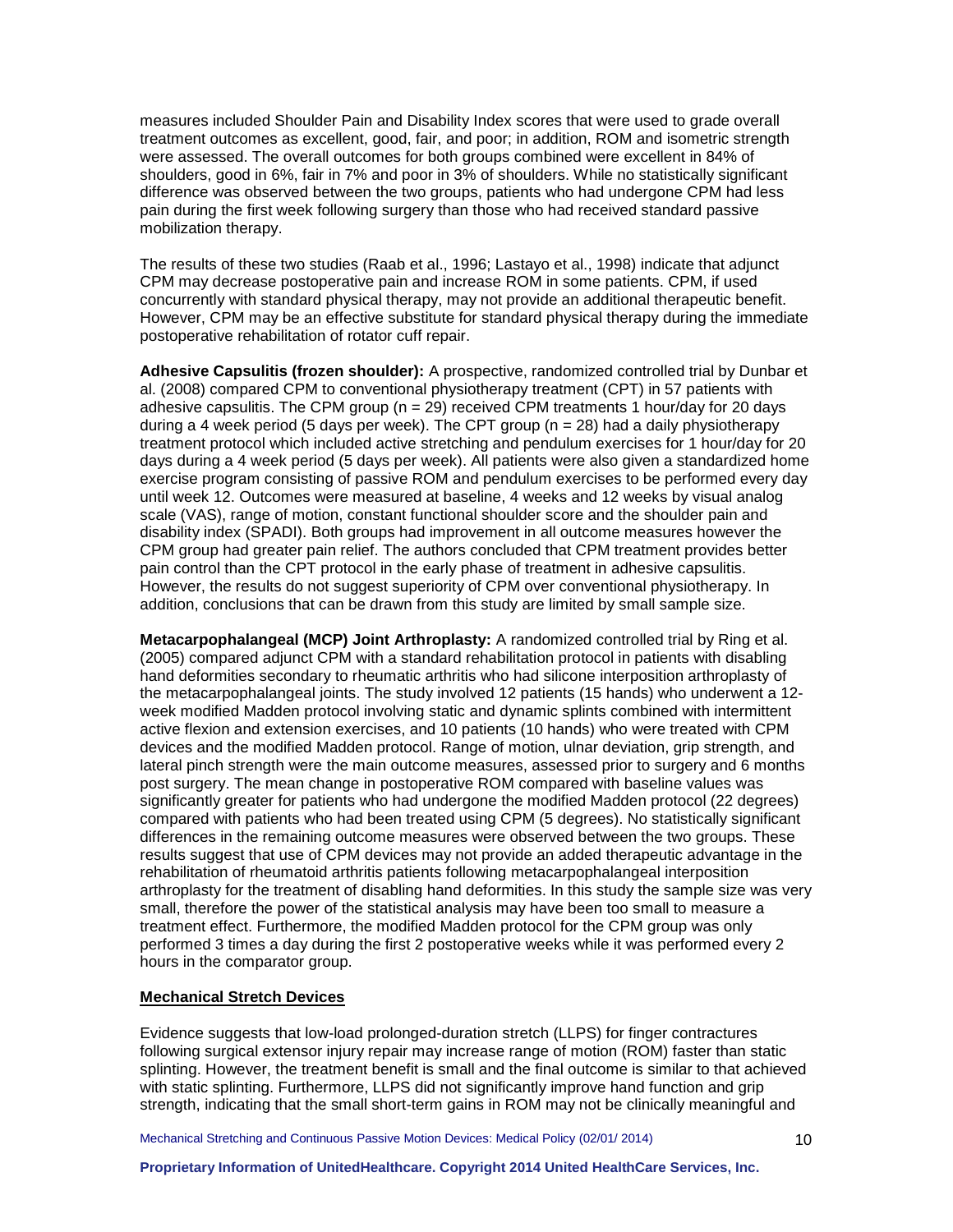that LLPS may not improve final outcomes. There was a paucity of studies investigating mechanical stretching devices for other applications, including contracture of the fingers following flexor injury or trauma, the hand, wrist, elbow, shoulder, and the knee. Because there were only one or two studies available for each device type, a systematic analysis of the evidence was not possible. No safety issues associated with mechanical stretching devices were identified in the reviewed studies. (Hayes, 2011b)

#### **Low-load Prolonged-Duration Stretch Devices (LLPS)**

Dynamic splinting systems also known as low-load prolonged-duration stretch are spring-loaded, adjustable mechanical stretching devices designed to provide low-load prolonged stretch while patients are asleep or at rest. LLPS devices permit resisted active and passive motion (elastic traction) within a limited range. LLPS devices maintain a set level of tension by means of incorporated springs. Dynamic splinting units for both extension as well as flexion are available for elbow, wrist, fingers, knee, ankle and toes. These units are being marketed for the treatment of joint stiffness due to trauma and neurological disorders. Indications included immobilization or limited range of motion (ROM) as a consequence of fractures, dislocations, tendon and ligament repairs, joint arthroplasties, total knee replacements, burns, rheumatoid arthritis, hemophilia, tendon releases, head trauma, spinal cord injuries, cerebral palsy, multiple sclerosis, and other traumatic and non-traumatic disorders.

A search of the peer-reviewed literature identified eight studies that met the criteria for detailed review. Six of the studies evaluated the efficacy and safety of low-load prolonged-duration stretch (LLPS) for the rehabilitation of extensor and flexor tendon injuries of the hand: two randomized controlled trials (Khandwala et al.., 2000; Chester et al., 2002) two prospective, uncontrolled studies (Cetin et al., 2001; Ip et al., 1997) and two retrospective studies. (Crosby et. al., 1999; Bruner et al., 2003) The remaining two studies included for detailed review evaluated mechanical stretch devices in the rehabilitation of knee contractures. Of these, one nonrandomized comparative clinical trial by Hewitt et al. (2001) evaluated SP splinting devices in the rehabilitation of total knee arthroplasty. In addition, one nonrandomized study by Steffen et al. (1995) evaluated LLPS for bilateral knee flexion contractures, using the patients' contralateral knee as a comparator group. No studies were identified that evaluated patient actuated serial stretch (PASS) devices.

**Treatment of Knee Contractures:** In a small, nonrandomized, comparative study involving 28 patients, Steffen and Mollinger (1995) compared LLPS with a standard program of passive ROM exercises and manual stretching for the treatment of knee flexion contractures in nursing home residents. Residents with bilateral knee contractures of 10 degrees or greater were invited to participate in the study. Only 18 of the 28 patients completed the study. For each patient, both legs received passive ROM and manual stretching twice a week; in addition, one leg of each patient received LLPS for 3 hours per day, 5 days per week. ROM and torque measurements were assessed once a month for 6 months to assess changes in knee extension. At 6 months follow-up, there was no difference in any of the outcomes between the legs receiving LLPS and those receiving passive ROM and manual stretching as the sole treatment. In conclusion, it appears LLPS as an adjunct therapy may not increase knee extension beyond what can be achieved with a standard regimen of passive ROM exercises and manual stretching. Small sample size, large dropout rate, the use of patients' contralateral leg as a comparator, and the short follow-up limit the quality of this study.

**Rehabilitation of Extensor/Flexor Injuries of the Hand:** Khandwala et al., (2000) conducted the largest randomized controlled trial of 100 patients with complete divisions of the extensor tendons in Verdan's zones 5 and 6 of the hand. Patients were randomly assigned to be rehabilitated postoperatively through use of LLPS and active mobilization (group 1, n=50) or palmar block static splinting and active mobilization (group 2, n=50). TAM and Miller's assessment of tendon repair (Miller et al., 1942) were the main outcome measures, assessed 4 and 8 weeks postsurgery. At 8 weeks, there was no statistically significant difference between the two groups; 50% of patients assigned to group 1 achieved excellent TAM versus 49% of those

Mechanical Stretching and Continuous Passive Motion Devices: Medical Policy (02/01/ 2014)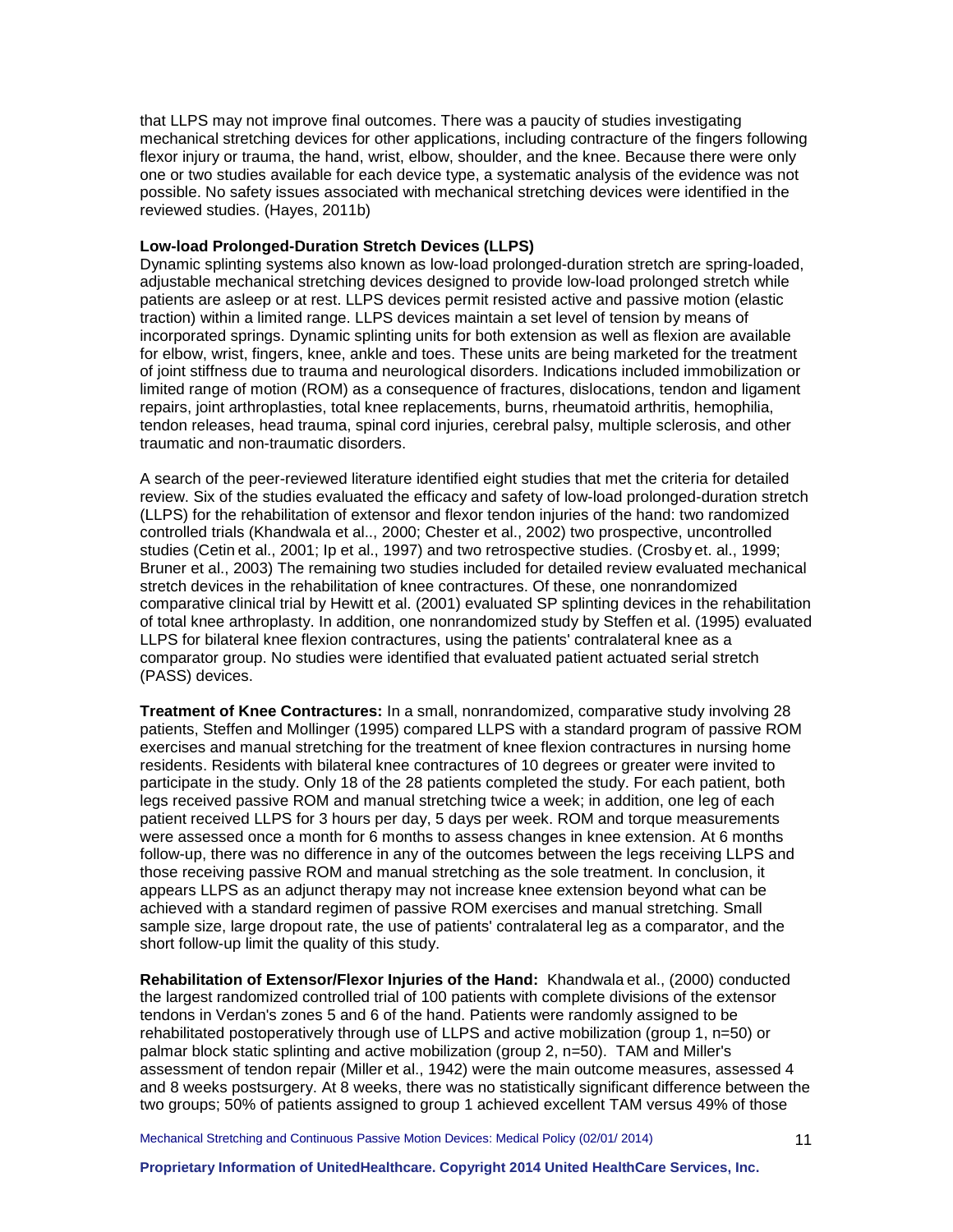assigned to group 2 and good TAM was achieved by 48% and 46% of patients in groups 1 and 2, respectively. Miller's assessment demonstrated good or excellent results in 95% of group 1 and 93% of group 2 patients. The results suggest the efficacy and safety of LLPS and active mobilization regimen may be similar to that of static splinting combined with active mobilization program.

A second randomized controlled trial by Chester et al. (2002) evaluated 54 patients with simple finger extension division in Verdan's zones 4 to 8. Patients were randomly assigned to one of two rehabilitation regimens however 18 patients were lost to follow-up, leaving only 36 patients included in the data analysis. These patients had been assigned to receive early active mobilization combined with static splinting (group 1; n=19 patients with 29 injured digits) or LLPS (group 2; n=17 patients with 29 injured digits). The main outcome measures were metacarpophalangeal (MCP) joint TAM, median extension lag, and median flexion deficit, assessed at 4 weeks and at a median follow-up of 3 months postsurgery. At 4 weeks postsurgery, TAM was significantly improved for group 2 (87%) compared with group 1 patients (77%). However, this difference was not maintained and at 3 months follow-up TAM was similar for both groups (group 1= 100%; group 2= 98%). While 4 weeks postsurgery the median flexion deficit was significantly lower for group 2 patients (25 degrees) compared with group 1 patients (45 degrees), this difference was also not maintained at 3 months follow-up as this value was 0 degrees for both groups. No significant difference in median extensor lag was observed at both times. The results suggest, while LLPS combined with active mobilization results in better TAM at 4 weeks postsurgery than static splinting combined with active mobilization, the long-term efficacy and safety is similar for both rehabilitation regimens.

In addition, one prospective uncontrolled study by Cetin et al. (2001) of 37 patients (74 digits) with repaired flexor tendon injuries and one retrospective study by Crosby et al. (1999) of 30 hands (50 extensor lacerations) reported on the use of LLPS as adjunct therapy.

A prospective uncontrolled study by Cetin et al. (2001) used a regimen of LLPS combined with passive and active early mobilization exercises. Based on the Buck-Gramcko system and TAM results, this regimen achieved excellent results in 73% of fingers, good results in 24% and fair in 1. 5%. The results indicate that LLPS combined with passive and active early mobilization exercises may be an effective treatment for repaired flexor tendon injuries.

In a retrospective study by Crosby et al. (1999), 50 extensor tendon lacerations in 30 hands were surgically repaired and treated by immediate mobilization and LLPS. At mean follow-up of 7 months (range, 8 weeks to 2 years), patients regained full ROM in 45 of the 50 tendons. All patients returned to their previous levels of activity in a mean of 10 weeks and regained at least 93% of their predicted strength prior to the injury. The results of this study suggest that LLPS may be effective and safe for the rehabilitation of repaired extensor tendon lacerations.

Overall, an active mobilization regimen combined with LLPS may not improve joint mobility beyond what can be achieved with a regimen of static splinting combined with active mobilization. Adjunct LLPS may, however, achieve the rehabilitation goal sooner than static splinting.

### **Lumbar Passive Motion Devices**

Lumbar CPM devices were designed to aid the healing process of injuries to the spine. The gentle motion is designed to encourage the damaged soft tissues to heal in a normal striated fashion instead of conglomerated scarring. Soft tissues are postulated to reform to more elastic fibers and the formation of scar tissue is reduced. Lumbar CPM manufacturers state that this device will help decrease scarring, edema, and loss of range of motion. The device is prescribed for use at home following established protocols and physician's orders. There is no scientific evidence in the published peer-reviewed medical literature that these devices for patient controlled therapy are safe or effective.

Clinical data are only available at the manufacturer's web pages. These are short summaries of

Mechanical Stretching and Continuous Passive Motion Devices: Medical Policy (02/01/ 2014)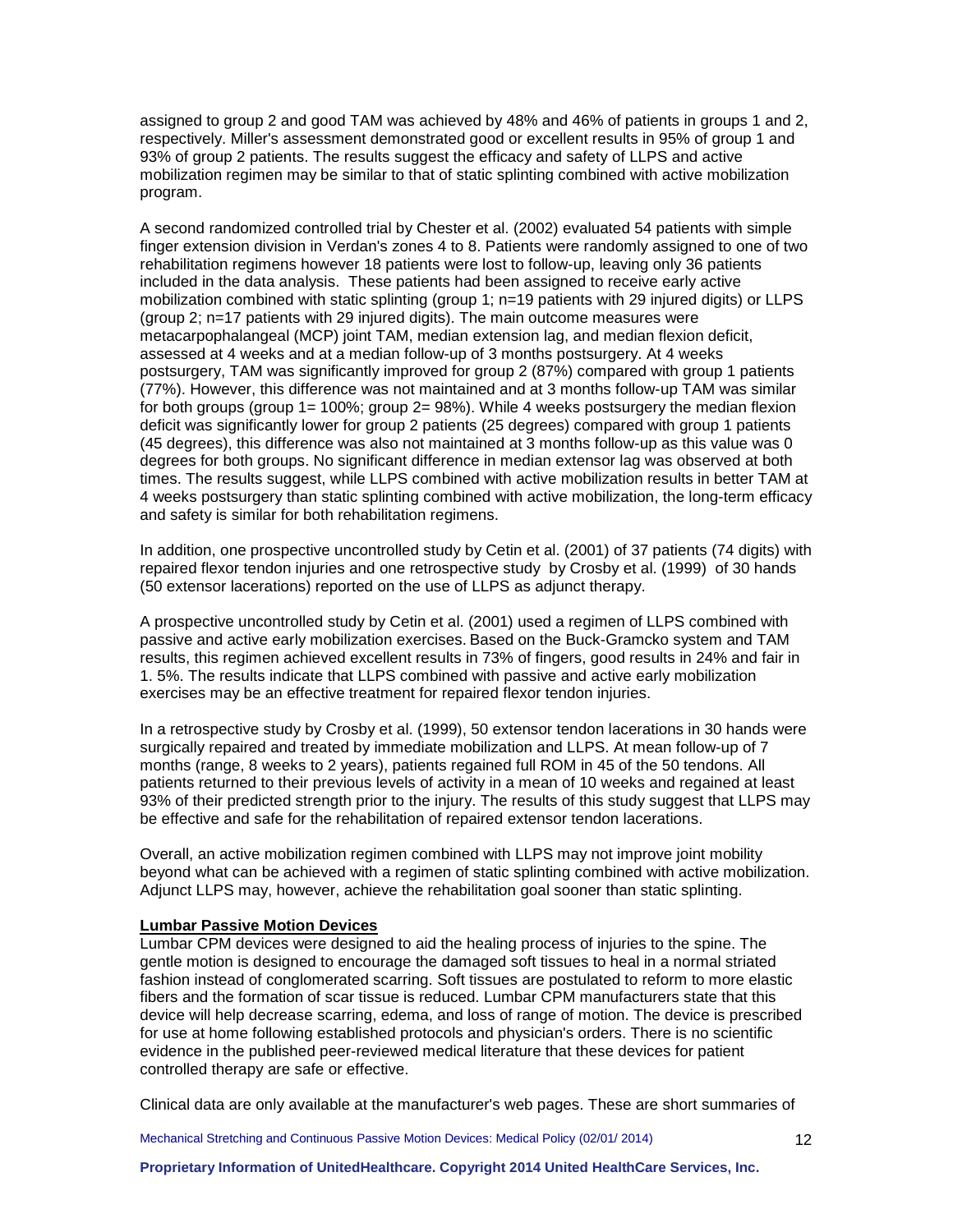case series which have not been published in peer- reviewed journals.

# **Static Progressive (SP) Stretch (splinting) Devices:**

A meta-analysis by Katalinic et al. (2010) reviewed  $35$  studies (n = 1391 patients) to determine the effects of stretch (sustained passive stretching, positioning, splinting and serial casting) on contractures in people with, or at risk of, contractures. Primary outcomes measured were joint mobility and quality of life. Secondary outcomes were pain, spasticity, limitations in activity and participation restriction. Outcomes were measured immediately after treatment, at 1 week post treatment and greater than 1 week with no study performed for more than 7 months. The authors found that for all conditions, there is little or no effect of stretch on pain, spasticity, activity limitation, participation restriction or quality of life if performed for less than seven months. The effects of stretch performed for periods longer than seven months has not been investigated.

Only one prospective, nonrandomized, comparative clinical study investigated static progressive (SP) devices for joint contractures of the lower extremities (n=160). Hewitt and Shakespeare (2001) compared two postoperative total knee arthroplasty (TKA) mobilization regimens. All 160 patients underwent unilateral total knee arthroplasty and were then assigned to one of two rehabilitation regimens: Group 1 (n=86) had a static progressive flexion regimen which involved the patient's knee being placed on a 90° splint for 10 minutes followed by 10 minutes of passive extension combined with exercises every 2 hours. Group 2 (n=74) had a regimen of static extension splinting combined with physical therapist-guided flexion exercises. Outcome measures included knee joint ROM, stability, and alignment; extensor lag; pain and mobility aids used. These outcomes were assessed 1 day prior to surgery and at 6 weeks post-surgery. Six weeks after surgery, Group 1 patients had better ROM and improved maximum knee flexion compared with Group 2. Blood loss and analgesic requirements were similar for both groups (exact values were not reported). The results of this study suggest that, as an adjunct treatment to physical therapist-guided exercises, a static progressive flexion regimen may be superior to a static extension regimen in the rehabilitation of unilateral total knee arthroplasty. Short follow-up and lack of blinding were the main limitations of this study. While the preliminary evidence suggests that this technique may be beneficial, it is unclear whether a therapeutic benefit, beyond that achieved with active PT (APT) or passive mobilization, can be achieved. A regimen of APT and SP was superior to APT combined with static splinting.

A retrospective study by Bret et al. (2003) involved 85 patients with 87 extensor tendon injuries who underwent regimens of SP stretch splinting and active mobilization following extensor tendon repair in Verdan's zones 5 to 7. At a mean follow-up of 21 months (range, 5 to 39), results were deemed to be excellent and good in more than 94% of cases and fair in the remainder. From this study, it appears that SP stretch splinting may be effective for rehabilitation after surgery for extensor tendon injuries of the hand.

The lack of a control or comparator group was the main factor limiting the quality of these studies; therefore, it is not clear whether SP stretch splinting would provide an additional therapeutic benefit if used in combination with standard early mobilization.

While more studies were available for static progressive treatment of joint contractures of the upper extremities, mainly for finger joints following finger extensor or flexor injuries, the evidence was insufficient to draw definitive conclusions. The preliminary evidence suggests that overall an active mobilization regimen combined with static progressive may not improve joint mobility beyond what can be achieved with a standard PT program. Adjunct static progressive may, however, achieve the rehabilitation goal sooner than static splinting and PT.

Although proponents of static progressive stretch claim that the technique leads to faster recovery and has greater patient compliance than dynamic splints, there were no studies identified that compared devices using static progressive stretch to any other type of device. Instead, there were 7 seven uncontrolled case studies or case series identified in which devices using static progressive stretch were used to treat injured elbow Kazmareck and McMahon, 2004; Bonutti et

Mechanical Stretching and Continuous Passive Motion Devices: Medical Policy (02/01/ 2014)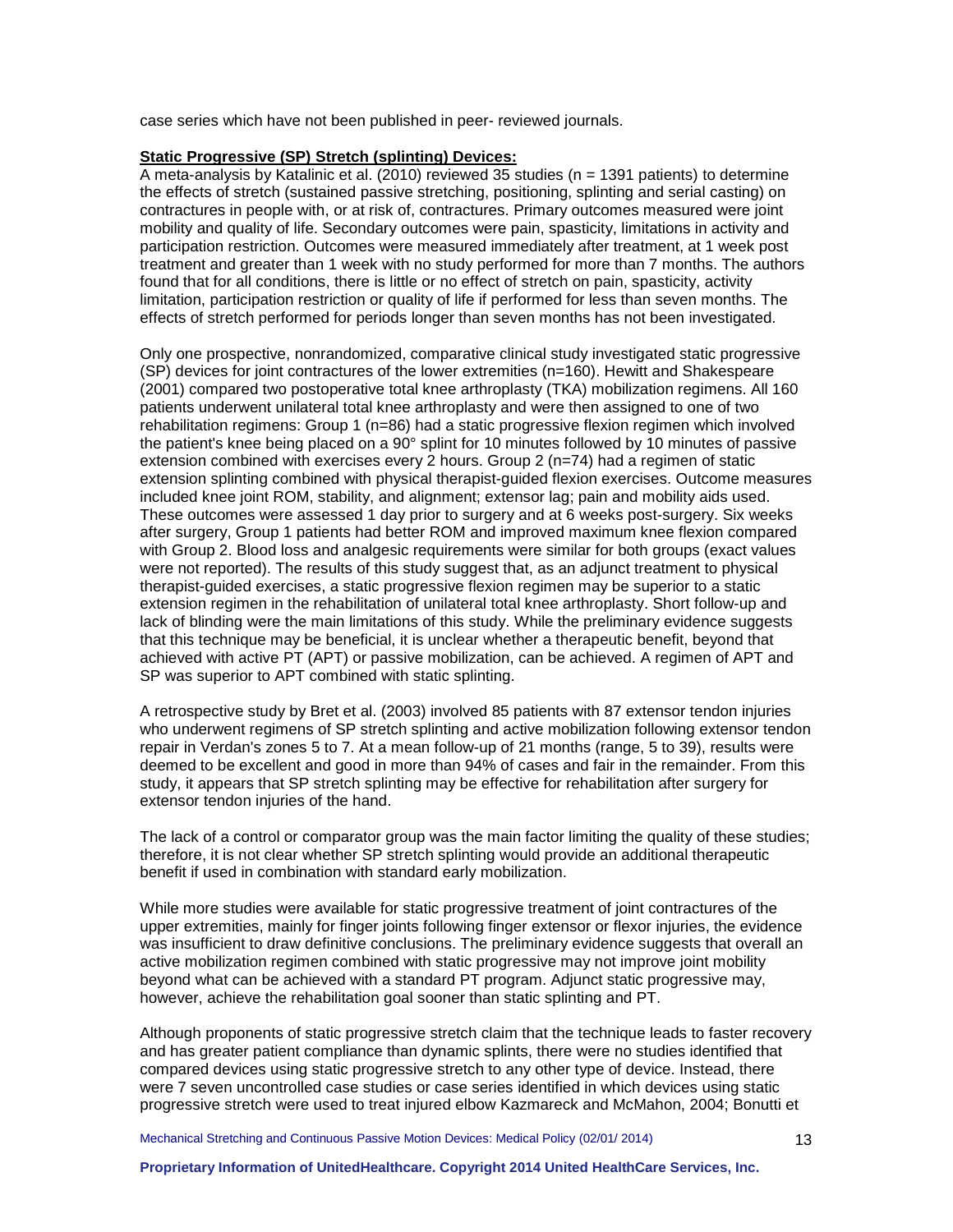al., 1994; Ring et al., 1994), and knee (Jansen et al., 1996) joints. Although all of the studies reported improved range of motion, in the absence of any comparison groups the actual effects of treatment cannot be determined. Factors other than static progressive stretch may be responsible for patient improvement.

Published reports of the effectiveness of joint active system splints are limited to case reports and small uncontrolled case series. There is limited evidence demonstrating that the addition of the use of JAS devices to the physical therapy management of patients with joint injury or surgery significantly improves the patient's clinical outcomes.

#### **Upper Extremities**

**Rehabilitation of Extensor Tendon Injuries of the Hand:** A retrospective study by Ip et al. (1997) involved 84 patients with 101 extensor tendon injuries. All patients underwent surgical tendon repair. Two days post surgery, a palmar wrist slab was applied with the patients' wrists in 30 degrees extension; thumbs and index fingers could be extended individually; all other digits were fully extended. The rehabilitation program included a combination of physical therapistguided exercises and active flexion. The static progressive (SP) splints were progressively adjusted from 30 degrees as the beginning flexion setting; 45 degrees as the second setting; and 60 degrees as the third setting. The angle was then further increased until full active flexion was achieved. Outcomes for the thumb were assessed with the Dargan system, Buck-Gramcko system, and total active motion (TAM) score. Outcomes were assessed at baseline, and 8 weeks and 6 months post surgery. For the fingers, the Dargan system, TAM score, and power grip were assessed. Buck-Gramcko evaluation results for thumbs were excellent, good, and fair in 67%, 30%, and 3% of tendons, respectively. Results as assessed using the Dargan score for thumbs and fingers were excellent in 97% and 83%, good in 0 and 9%, fair in 3% and 6%, and poor in 0 and 2% of patients, respectively. Mean TAM was 107 degrees for thumbs and 246 degrees for fingers. No treatment-related complications were observed.

A retrospective study by Bruner et al. (2003) involved 85 patients with 87 extensor tendon injuries who underwent regimens of SP stretch splinting and active mobilization following extensor tendon repair in Verdan's zones 5 to 7. The functional results were evaluated with three systems: the Geldmacher's, (Geldmacher et al., 1986) the Kleinert and Verdan system, (Kleinert et al., 1983) and the Miller's system (Miller 1942); all three systems provided a grading of excellent, good, fair, and poor. At a mean follow-up of 21 months (range, 5 to 39), results were deemed to be excellent and good in more than 94% of cases, and fair in the remainder. From this study, it appears SP stretch splinting may be effective for rehabilitation after surgery for extensor tendon injuries of the hand. The lack of a control or comparator group was the main factor limiting the quality of these studies and it is therefore not clear whether SP stretch splinting would provide an additional therapeutic benefit if used in combination with standard early mobilization.

#### **Lower extremities**

**Rehabilitation Post Total Knee Arthroplasty:** A clinical trial by Bonutti et al. (2008) evaluated the use of static progressive stretch, using the JAS knee device, as a treatment modality in 41 consecutive patients with knee stiffness. Patients received treatment for a mean of 9 weeks (range 3 to 27 weeks) with follow-up at a mean of 1 year (range, 6 months to 2 years). Range of motion was the primary outcome measurement. All patients had an increase in range of motion. The mean increase was 33° (range, 0 to 85°), with a mean pretreatment total arc of motion of 69° (range, 21 to 96°), and a mean follow-up total arc of motion of 102° (range, 55 to 130°). Patients gained a mean of 9° of extension (range, -14 to 30°) and a mean of 24° of flexion (range, 1 to 80°). The authors concluded that the use of static progressive stretch devices may be useful in treating knee stiffness. The study is limited by small sample size and lack of a comparison group.

In a prospective, nonrandomized, comparative clinical study, Hewitt and Shakespeare (2001) compared two postoperative TKA mobilization regimens. All 160 patients underwent unilateral TKA and were then assigned to one of two rehabilitation regimens: a static progressive flexion regimen (group 1, n=86) during which the patient's knee was, every 2 hours, placed on a 90

Mechanical Stretching and Continuous Passive Motion Devices: Medical Policy (02/01/ 2014)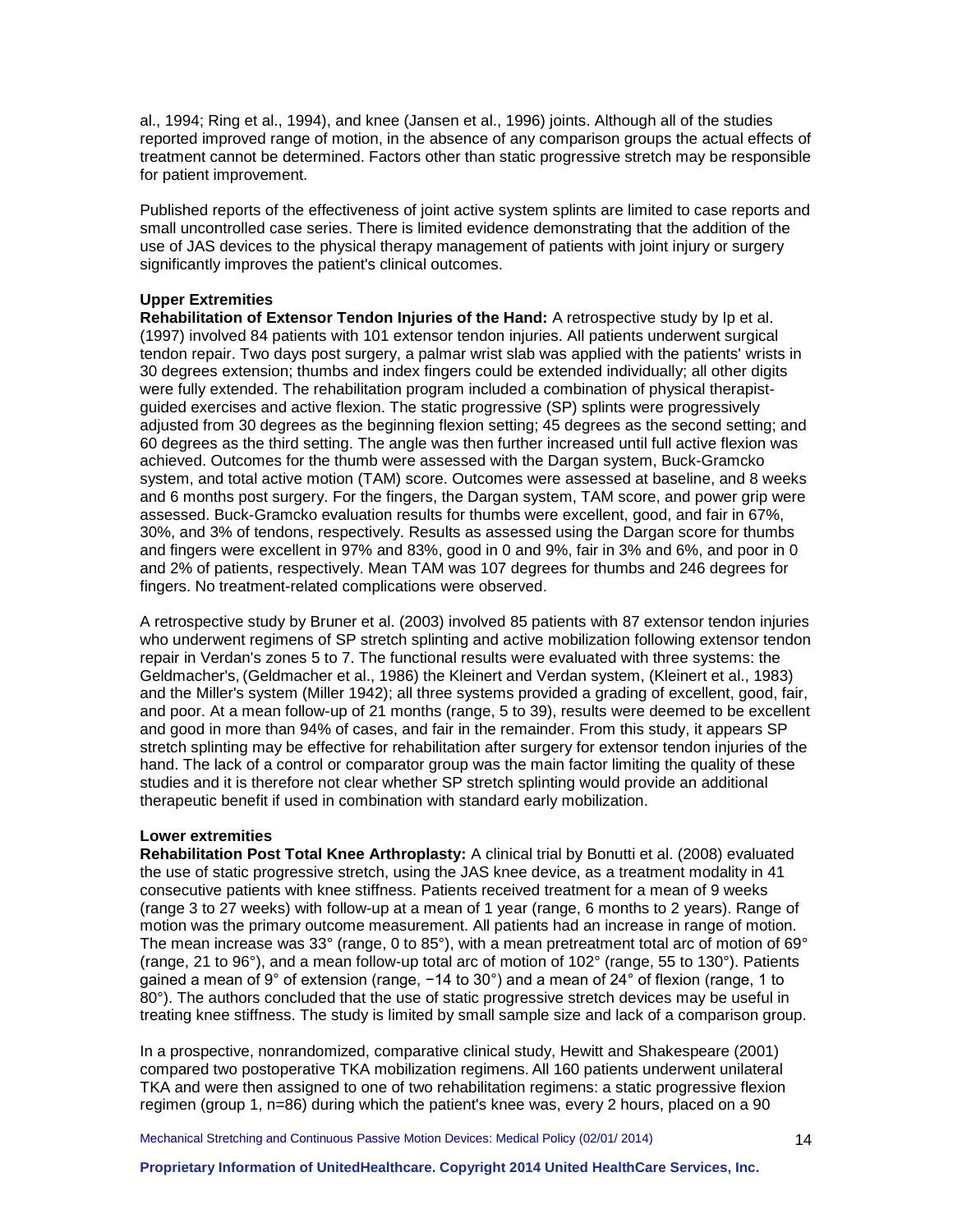degrees splint for 10 minutes followed by 10 minutes of passive extension combined with exercises; or a regimen of static extension splinting combined with physical therapist-guided flexion exercises (group 2, n=74). Outcome measures included knee joint ROM, stability, and alignment; extensor lag; pain and mobility aids used. These outcomes were assessed 1 day prior to surgery and at 6 weeks post surgery. Six weeks after surgery, group 1 patients had better range of motion (ROM) (group 1= 99.94 degrees; group 2= 92.04 degrees) and improved maximum knee flexion (group 1= 104.82 degrees; group 2= 98.18 degrees) compared with group 2. Blood loss and analgesic requirements were similar for both groups (exact values were not reported). The results of this study suggest that, as an adjunct treatment to physical therapistguided exercises, a static progressive flexion regimen may be superior to a static extension regimen in the rehabilitation of unilateral TKA. Short follow-up and lack of blinding were the main limitations of this study.

## **Patient-Actuated Serial Stretch PASS**

There is a lack of data in the published, peer-reviewed, scientific literature demonstrating longterm improved patient outcomes through the use of patient actuated stretch such as ERMI extensionators<sup>®</sup> or ERMI flexionators<sup>®</sup> for the treatment of joint stiffness or post-surgical rehabilitation.

There is no published peer-reviewed clinical data on the effectiveness of the knee/ankle flexionator, the shoulder flexionator, the knee extensionator, or the elbow extensionator. There is insufficient scientific evidence to support the manufacturer's claims that these home-based stretching devices can consistently stretch scar tissues without causing vascular reinjury and thus significantly reduce the need for additional surgery (e.g., surgery for arthrofibrosis after knee surgery). Furthermore, there is a lack of published data to support the claim that these devices can reduce the need for surgery manipulation under anesthesia.

Branch et al. (2003) conducted a prospective study to determine the effectiveness of using patient-controlled home mechanical therapy to increase knee ROM in patients with knee contracture. The sample size included 34 patients who had failed to reach full ROM with a 6-week regimen of conventional physical therapy. Patients included those who developed knee contractures following anterior cruciate ligament (ACL) injury (n=14), peripatellar injury (n=7), fracture (n=4), and other, unspecified causes (n=9). These patients used a patient-controlled device (the ERMI Knee/Ankle Flexionater®times daily for 15 minutes. The duration of the treatment ranged from two to 12 weeks. Thirty-one (91.2%) of these patients regained functional flexion after 6.7 weeks. Full ROM was regained by 74% of the patients and mean knee flexion progressed from 70.8 degrees to 130.6 degrees. Two patients in this study required surgical manipulation. Conclusions regarding this study are limited by the small sample size and lack of a control group. Furthermore, due to the overall lack of published studies investigating PASS devices, no conclusion can be drawn regarding their efficacy in treating joint stiffness or contractures for any other indication.

PASS devices supply a low to high-level load to the joint using pneumatic or hydraulic systems that can be adjusted by the patient. PASS devices are available for the ankle (ERMI Knee/Ankle Flexionater®Extensionater®Extensionater® Flexionater® (ERMI Shoulder Flexionater®custom fitted. Typically a certified ERMI representative develops an individualized treatment protocol and provides training regarding its correct usage.

No studies on ERMI products have been published. (Washington State Department of Labor and Industries, 2003)

There is insufficient evidence in the published medical literature to demonstrate the safety, efficacy, and long-term outcomes of the use patient-actuated serial stretch (PASS) for any indication. There are no well-designed clinical trials that evaluate these devices; it is not possible to determine based on the available evidence whether the addition of these devices when used alone or as an adjunct to a physical therapy program provide improved patient outcomes

Mechanical Stretching and Continuous Passive Motion Devices: Medical Policy (02/01/ 2014)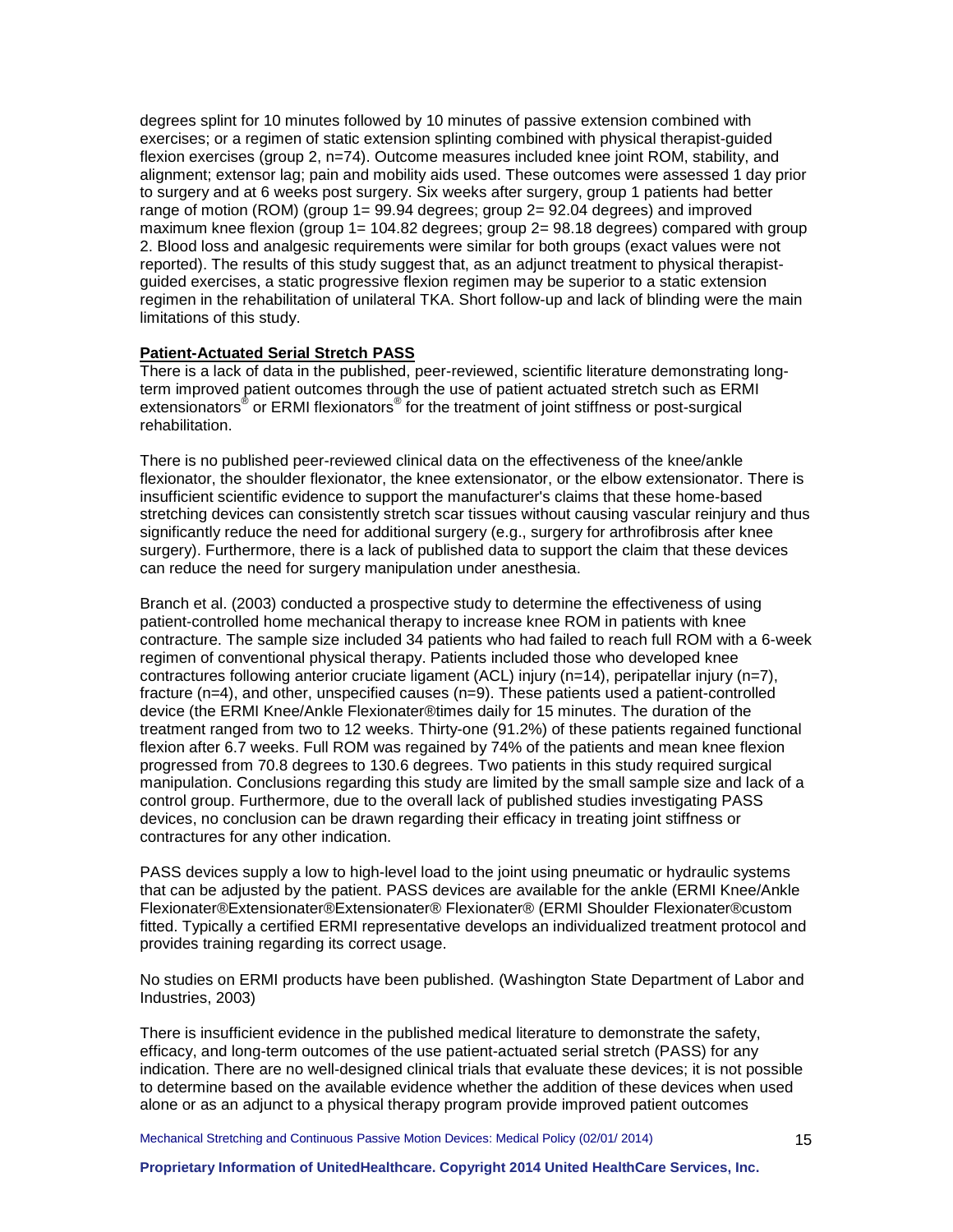**Additional Search Terms**

Acetabular joint, Dupuytren's contracture

## <span id="page-15-0"></span>**U.S. FOOD AND DRUG ADMINISTRATION (FDA)**

Mechanical stretching devices are classified by the FDA as Class I medical devices. Class I devices have the least amount of regulatory control; manufacturers of these devices are exempt from premarket notification procedures and are not required to provide safety and effectiveness data prior to marketing.

Continuous passive motion devices, under product code BXB, are 510(k) class I exempt devices. A large number of bed-mounted, stationary, and portable CPM units have been approved by the FDA over the past 15 years. Examples for FDA approved CPM devices include the Artromot<sup>®</sup> CPM systems, Danniflex CPM devices, Elbow CPM Orthoses, Jace CPM device, Mobilimb and MULTILINK CPM, and Sutter CPM devices. Additional information is available at: [http://www.accessdata.fda.gov/scripts/cdrh/cfdocs/cfPMN/pmn.cfm.](http://www.accessdata.fda.gov/scripts/cdrh/cfdocs/cfPMN/pmn.cfm) Accesses November 7, 2013

Mechanical stretching devices are categorized under product code ION and are Class I, 510(k) exempt devices. Additional information is available at: [http://www.accessdata.fda.gov/scripts/cdrh/cfdocs/cfPMN/pmn.cfm.](http://www.accessdata.fda.gov/scripts/cdrh/cfdocs/cfPMN/pmn.cfm) Accesses November 7, 2013

Patient-controlled stretch devices such as Dynasplint, Ultraflex, Pro-glide Knee, Elbow, Wrist (DeRoyal® Advance Dynamic ROM® are approved as Class I devices and exempt from testing.

Joint Active System devices are Class I, 510(k) exempt devices. The JAS devices were listed in 1999 by Bonutti Research, Inc. (Note: Bonutti developed the device which is now marketed by Thera Tech Inc.).

# <span id="page-15-1"></span>**CENTERS FOR MEDICARE AND MEDICAID SERVICES (CMS)**

Medicare covers the use of Continuous Passive Motion Devices (CPM) when criteria are met. See the National Coverage Determination (NCD) for [Durable Medical Equipment Reference](http://www.cms.gov/medicare-coverage-database/details/ncd-details.aspx?NCDId=190&ncdver=2&DocID=280.1&ncd_id=280.1&ncd_version=2&basket=ncd%25253A280%25252E1%25253A2%25253ADurable+Medical+Equipment+Reference+List&bc=gAAAAAgAAAAA&)  [List \(280.1\)](http://www.cms.gov/medicare-coverage-database/details/ncd-details.aspx?NCDId=190&ncdver=2&DocID=280.1&ncd_id=280.1&ncd_version=2&basket=ncd%25253A280%25252E1%25253A2%25253ADurable+Medical+Equipment+Reference+List&bc=gAAAAAgAAAAA&) for coverage criteria. Local Coverage Determinations (LCDs) do not exist at this time. (Accessed November 7, 2013)

Medicare does not have a National Coverage Determination for Mechanical Stretching Devices. LCDs do not exist at this time. (Accessed November 7, 2013)

#### <span id="page-15-2"></span>**REFERENCES**

Alfredson H, Lorentzon R. Superior results with continuous passive motion compared to active motion after periosteal transplantation. A retrospective study of human patella cartilage defect treatment. Knee Surg Sports Traumatol Arthrosc. 1999;7(4):232-238.

Beaupre LA, Davies DM, Jones CA, et al. Exercise combined with continuous passive motion or slider board therapy compared with exercise only: a randomized controlled trial of patients following total knee arthroplasty. Phys Ther. 2001; 81(4):1029-1037.

Bonutti PM, McGrath MS, Ulrich SD, McKenzie SA, Seyler TM, Mont MA. Static progressive stretch for the treatment of knee stiffness. Knee. 2008 Aug;15(4):272-6. Epub 2008 Jun 5.

Bonutti PM, Windau JE, Ables BA, et al. Static progressive stretch to reestablish elbow range of motion. Clin Orthop. 1994; 303:128-34.

Mechanical Stretching and Continuous Passive Motion Devices: Medical Policy (02/01/ 2014)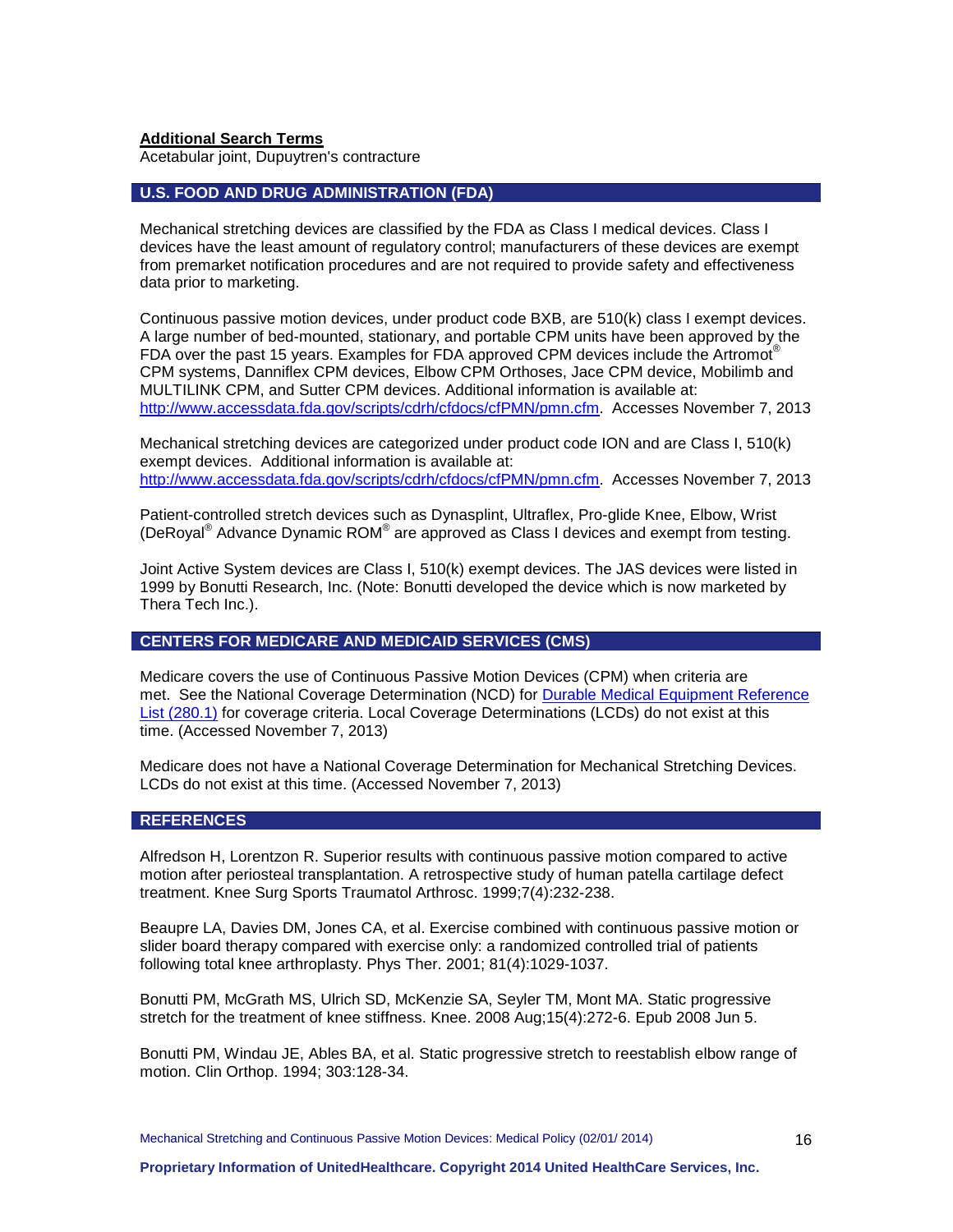Branch TP, Karsch RE, Mills TJ, et al. Mechanical therapy for loss of knee flexion. Am J Orthop*.*  2003; 32(4):195-200.

Brosseau L, Milne S, Wells G, et al. Efficacy of continuous passive motion following total knee arthroplasty: a metaanalysis. J Rheumatol. 2004; 31(11):2251-2264.

Bruner S, Wittemann M, Jester A, et al. dynamic splinting after extensor tendon repair in zones V to VII. J Hand Surg [Br] . 2003;28(3):224-227.

Cetin A, Dincer F, Kecik A, M. Rehabilitation of flexor tendon injuries by use of a combined regimen of modified Kleinert and modified Duran techniques. Am J Phys Med Rehabil. 2001; 80(10):721-728.

Chen B, Zimmerman JR, Soulen L, et al. Continuous passive motion after total knee arthroplasty: a prospective study. Am J Phys Med Rehabil. 2000;79(5):421-426.

Chester DL, Beale S, Beveridge L, et al. A prospective, controlled, randomized trial comparing early active extension with passive extension using a dynamic splint in the rehabilitation of repaired extensor tendons. J Hand Surg [Br].2002; 27(3):283-288.

Chiarello CM, Gundersen L, O'Halloran T. The effect of continuous passive motion duration and increment on range of motion in total knee arthroplasty patients. J Orthop Sports Phys Ther. 1997; 25(2):119-127

Crosby CA, Wehbe MA. Early protected motion after extensor tendon repair. J Hand Surg [Am]. 1999;24(5):1061-1070.

Dunbar U, Toktas H, Cakir T, et al. Continuous passive motion provides good pain control in patients with adhesive capsulitis. Int J Rehabil Res. 2009 Sep;32(3):193-8.

ECRI Institute. Custom Hotline Response. Joint Active Systems (JAS) Devices for Improving Range of Motion in Injured Joints. October 2007.

ECRI Institute. Mechanical Stretching Devices (ERMI) Flexionaters and Extensionaters) for Contracture and Joint Stiffness. March 2009.

ECRI Institute. Continuous Passive Motion Devices following Orthopedic Surgery. April 2009.

Engstrom B, Sperber A, Wredmark T. Continuous passive motion in rehabilitation after anterior cruciate ligament reconstruction. Knee Surg Sports Traumatol Arthrosc. 1995;3(1):18-20.

Farmer SE, James M. Contractures in orthopaedic and neurological conditions: a review of causes and treatment. Disabil Rehabil. 2001;23(13):549-558.

Garofalo R, Conti M, Notarnicola A, et. al. Effects of one-month continuous passive motion after arthroscopic rotator cuff repair: results at 1-year follow-up of a prospective randomized study. Musculoskelet Surg. 2010 May; 94 Suppl 1:S79-83.

Geldmacher J, Plank K, Treuheit KD. Significance of the preoperative status in the evaluation of results of the reconstruction of extensor tendons [In German]. Handchir Mikrochir Plast Chir. 1986; 18(1):23-29.

Hayes, Inc. Medical Technology Directory. Continuous Passive Motion (CPM) Following the Micro fracture Procedure. Hayes Inc.: Lansdale, PA: June 14, 2011a

Mechanical Stretching and Continuous Passive Motion Devices: Medical Policy (02/01/ 2014)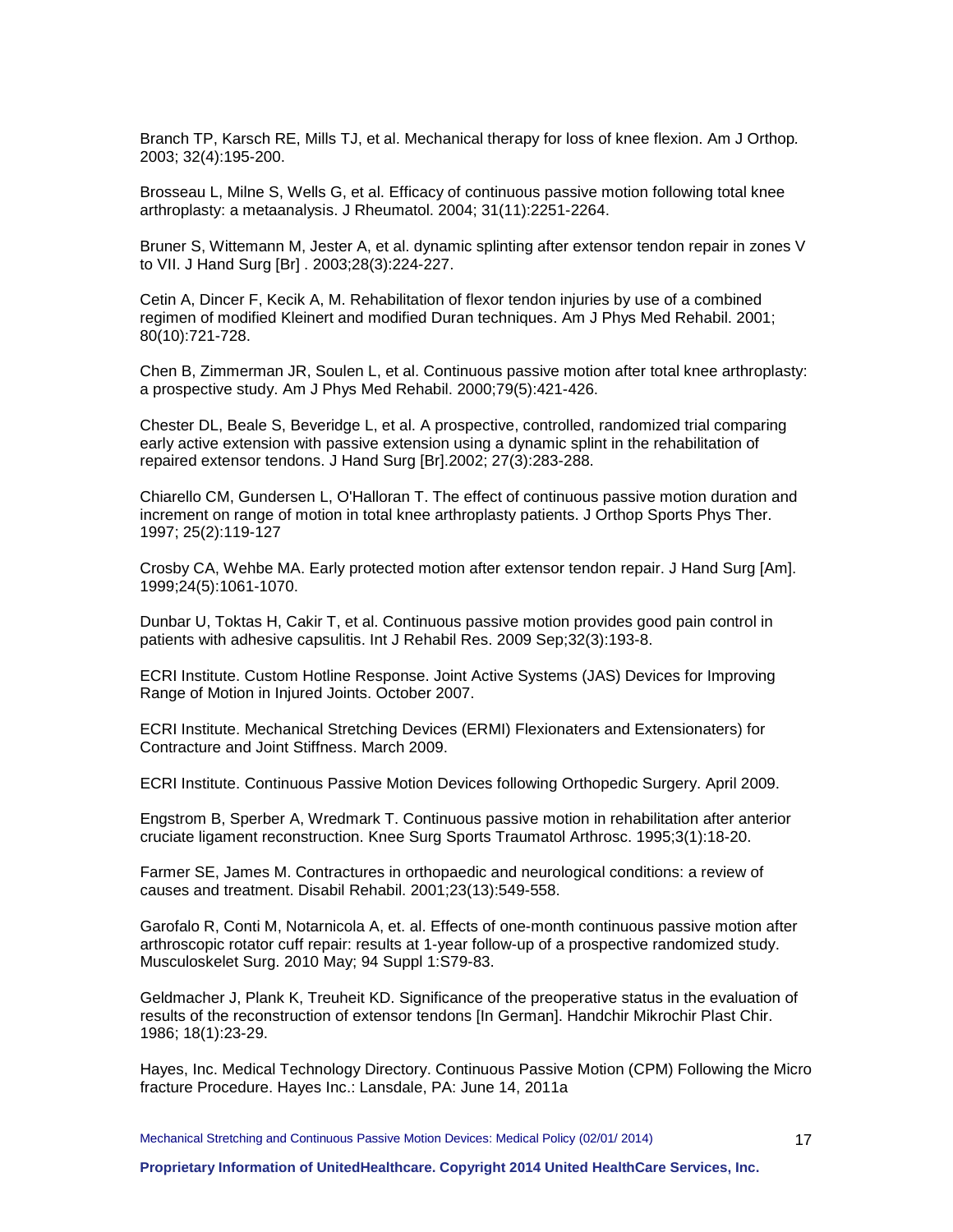Hayes, Inc. Medical Technology Directory. Mechanical Stretching Devices for the Treatment of Joint Contractures of the Extremities. Hayes Inc.: Lansdale, PA: Updated August 22, 2012.

Hewitt B, Shakespeare D. Flexion vs. extension: a comparison of post-operative total knee arthroplasty mobilization regimes. Knee. 2001;8(4):305-309.

Insall JN, Dorr LD, Scott RD, et al. Rationale of the Knee Society clinical rating system. Clin Orthop Relat Res. 1989;(248):13-14.

Ip WY, Chow SP. Results of dynamic splintage following extensor tendon repair. J Hand Surg [Br]. 1997;22(2):283-287.

Jansen C, Windau BS, Bonutti P, et al. Case Report: Treatment of a Knee Contracture Using a Knee Orthosis Incorporating Stress-Relaxation Techniques. Physical Therapy. 1996;76(2):182- 186. Available at: [http://ptjournal.apta.org/content/76/2/182.full.pdf.](http://ptjournal.apta.org/content/76/2/182.full.pdf) Accesses November 7, 2013

Katalinic OM, Harvey LA, Herbert RD, et al. Stretch for the treatment and prevention of contractures. Cochrane Database Syst Rev. 2010 Sep 8;(9):CD007455.

Kazmareck C and McMahon M. Restoring Pronation/Supination Using Principles of Static Progressive Stretch/Stress Relaxation [Poster]. 2004. Meeting abstract.

Khandwala AR, Webb J, Harris SB, et al. A comparison of dynamic extension splinting and controlled active mobilization of complete divisions of extensor tendons in zones 5 and 6. J Hand Surg [Br]. 2000;25(2):140-146.

Kim JM, Moon MS. Squatting following total knee arthroplasty. Clin Orthop Relat Res. 1995(313):177-186.

Kleinert HE, Verdan C. Report of the Committee on Tendon Injuries (International Federation of Societies for Surgery of the Hand). J Hand Surg [Am]. 1983; 8(5 Pt 2):794-798.

Lastayo PC, Wright T, Jaffe R, et al. Continuous passive motion after repair of the rotator cuff. A prospective outcome study. J Bone Joint Surg Am. 1998;80(7):1002-1011.

Lau SK, Chiu KY. Use of continuous passive motion after total knee arthroplasty. J Arthroplasty. 2001; 16(3):336-339.

Lenssen TA, van Steyn MJ, Crijns YH, et al. Effectiveness of prolonged use of continuous passive motion (CPM), as an adjunct to physiotherapy, after total knee arthroplasty. BMC Musculoskelet Disord. 2008 Apr 29; 9:60.

McCarthy MR, Yates CK, Anderson MA, et al. The effects of immediate continuous passive motion on pain during the inflammatory phase of soft tissue healing following anterior cruciate ligament reconstruction. J Orthop Sports Phys Ther. 1993; 17(2):96-101.

MacDonald SJ, Bourne RB, Rorabeck CH, et al. Prospective randomized clinical trial of continuous passive motion after total knee arthroplasty. Clin Orthop Relat Res. 2000 ;( 380):30- 35.

Miller H. Repair of severed tendons of the hand and wrist: statistical analysis of 300 cases. Surg Gynecol Obstet. 1942; 75:693-698.

Milne S, Brosseau L, Robinson V, et al. Continuous passive motion following total knee

Mechanical Stretching and Continuous Passive Motion Devices: Medical Policy (02/01/ 2014)